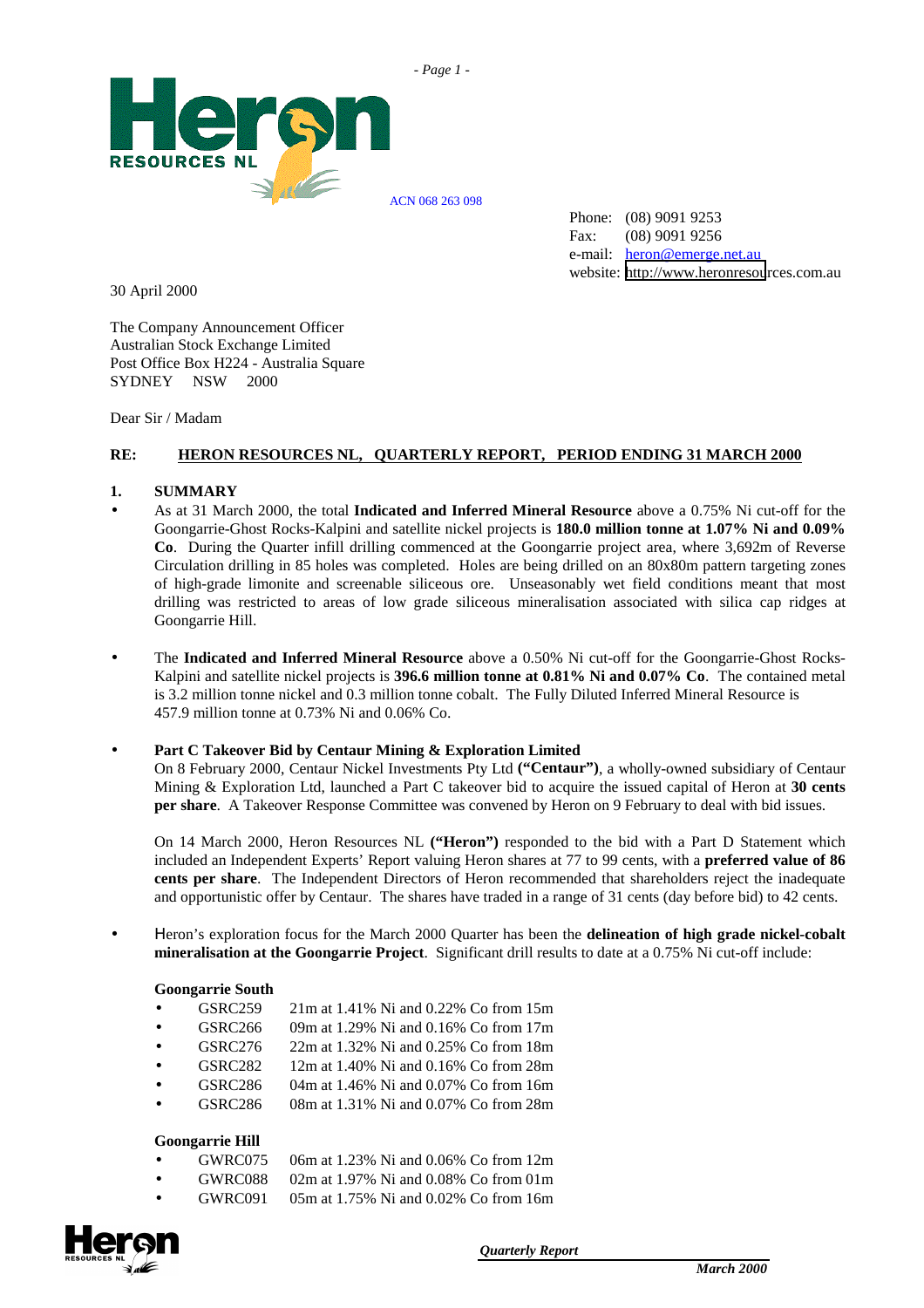## *- Page 2 -* • GWRC098 16m at 1.12% Ni and 0.02% Co from 07m

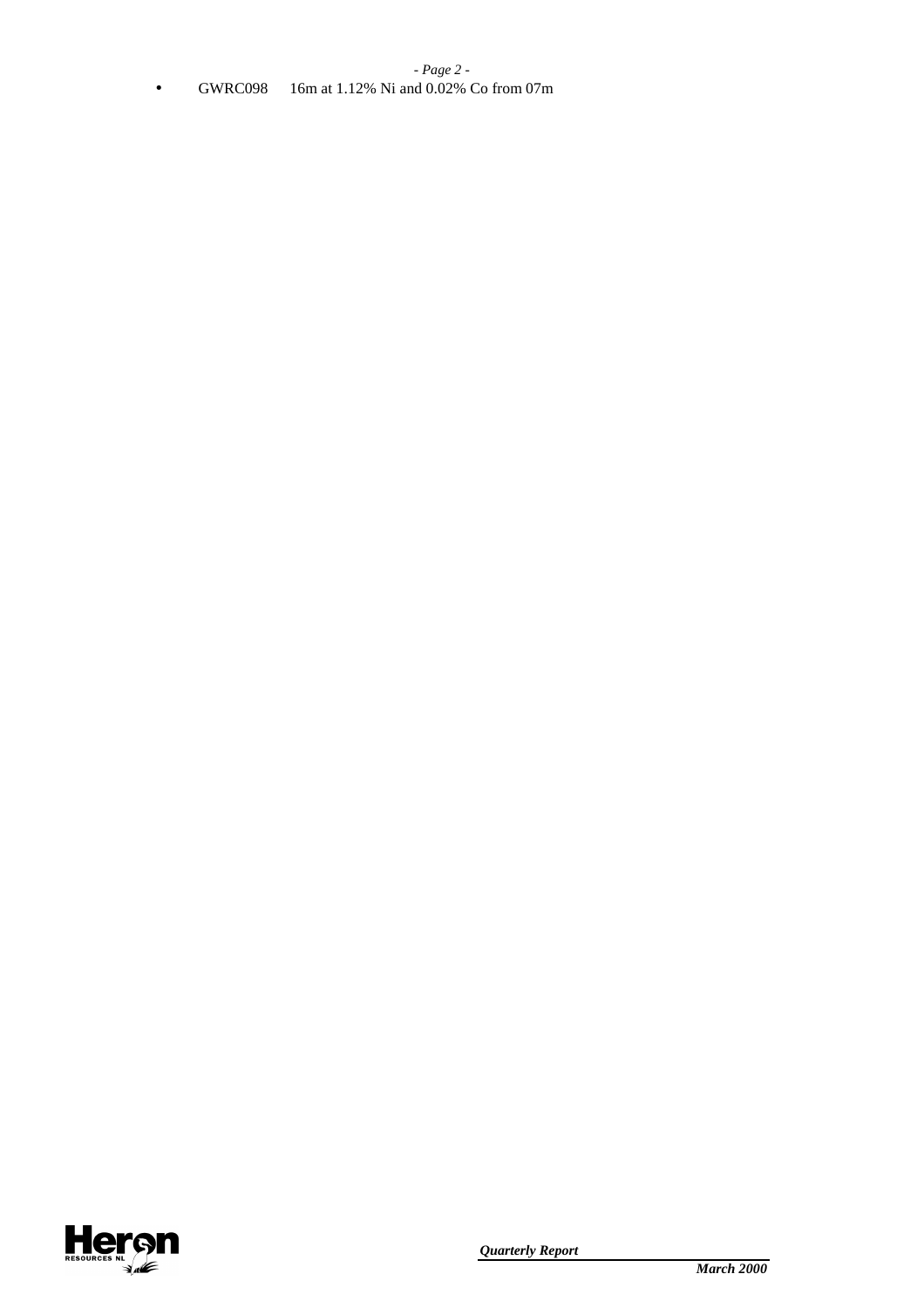#### **CORPORATE STRATEGY**

The Heron Board continues to examine opportunities for delivering additional value to shareholders. The Centaur bid has precipitated a great deal of corporate interest in Heron and, in particular, various opportunities which were being considered pre-bid are now being advanced in one way or another to firm conclusions.

In terms of asset optimisation and shareholder returns, Heron has during the March 2000 Quarter:

- Commenced upgrading the nickel laterite resources from Inferred to Indicated Mineral Resource;
- Delineated and confirmed significant high grade nickel-cobalt resources at the Goongarrie discovery;
- Acquired additional nickel laterite resources at Binti Binti, Acra and Wyo Well all in the Kalpini area;
- Farmed out the majority of the non-nickel projects, with six new agreements having been concluded with total expenditure commitments of up to \$3.8 million, with all Joint Ventures such that Heron is free carried to Decision to Mine and in most cases retains the nickel rights; and
- Commenced high level discussions with specialised industry participants on the future development options for Heron's nickel laterite resources.

#### *Current Resource Estimation Drilling*

Heron is a very focussed nickel company, with all exploration effort concentrated on converting the Company's substantial resources into reserves. To this end, a second drilling rig is due on site at Goongarrie in early May, to ensure that all 80x80m Goongarrie resource drilling is completed during June 2000 Quarter.

In terms of potential **Cawse Stage I** production, the drilling results summarised on page 1 of this report include GWRC088-091 from a granted mining lease at Goongarrie Hill. Shallow high grade limonite mineralisation has been identified in a zone previously considered to be low grade siliceous mineralisation. To date, the high grade zones include **39,520 tonne at 1.85% Ni and 0.03% Co**, as defined by the 80x80m in-fill drilling.

The in-fill drilling at Goongarrie Hill has confirmed the previous 400x80m resource estimates. This result would be as expected, since Goongarrie Hill tends to be a more low grade and thus uniform style of siliceous mineralisation. The unexpected result at Goongarrie Hill has been the identification of narrow structurally controlled high grade limonite zones such as GWRC088-091. This style of mineralisation is difficult to locate from the 400x80m reconnaissance drilling, but is an important contribution to project viability, due to the high grades and high unit value of the ore. The Goongarrie Hill results suggest that areas of similar low grade siliceous mineralisation such as that occurring at Ghost Rocks and Kalpini will also warrant detailed drill appraisal, after the current Goongarrie drilling is completed in June 2000.

#### *Corporate Developments*

The Directors believe that in Goongarrie, subject to further work confirming and adding to results received to date, the Company owns the premium nickel laterite resource of the Eastern Goldfields, in terms of high Ni-Co grades with good quality metallurgy combined with significant tonnages. When considered with the first class infrastructure of the Kalgoorlie region and low political risk, Heron's nickel laterite resources may well be among the best when it comes to development of the second generation nickel laterite projects.

The main element of Heron's current corporate negotiations is the development of a strategy for a stand-alone Heron nickel laterite processing operation. The current scenario is Heron utilising the strong, low-risk cashflow of its Cawse Stage II production entitlement, to develop a 100% Heron-owned Pressure Acid Leach plant, which may in all likelihood supply a Ni-Co hydroxide intermediate product to an existing refinery.

Heron has been articulating rationalisation within the Eastern Goldfields nickel industry since April 1999. The Heron Strategic Alliance with Cawse in August 1999 was a move towards that style of rationalisation. With the increasingly high quality and great strategic value of Heron's nickel laterite acquisitions (as confirmed by the current Centaur bid), Heron now well and truly has a seat at the nickel industry table. Discussions with well-credentialed industry participants are continuing and Directors hope to be in a position to advise shareholders of the successful progress of those discussions during the June 2000 Quarter.

*The Directors believe shareholders should be entitled to participate fully in the value of the high quality Heron nickel resources, rather than pass that value on to a company making an opportunistic, unsolicited and totally inadequate bid for control of Heron.*

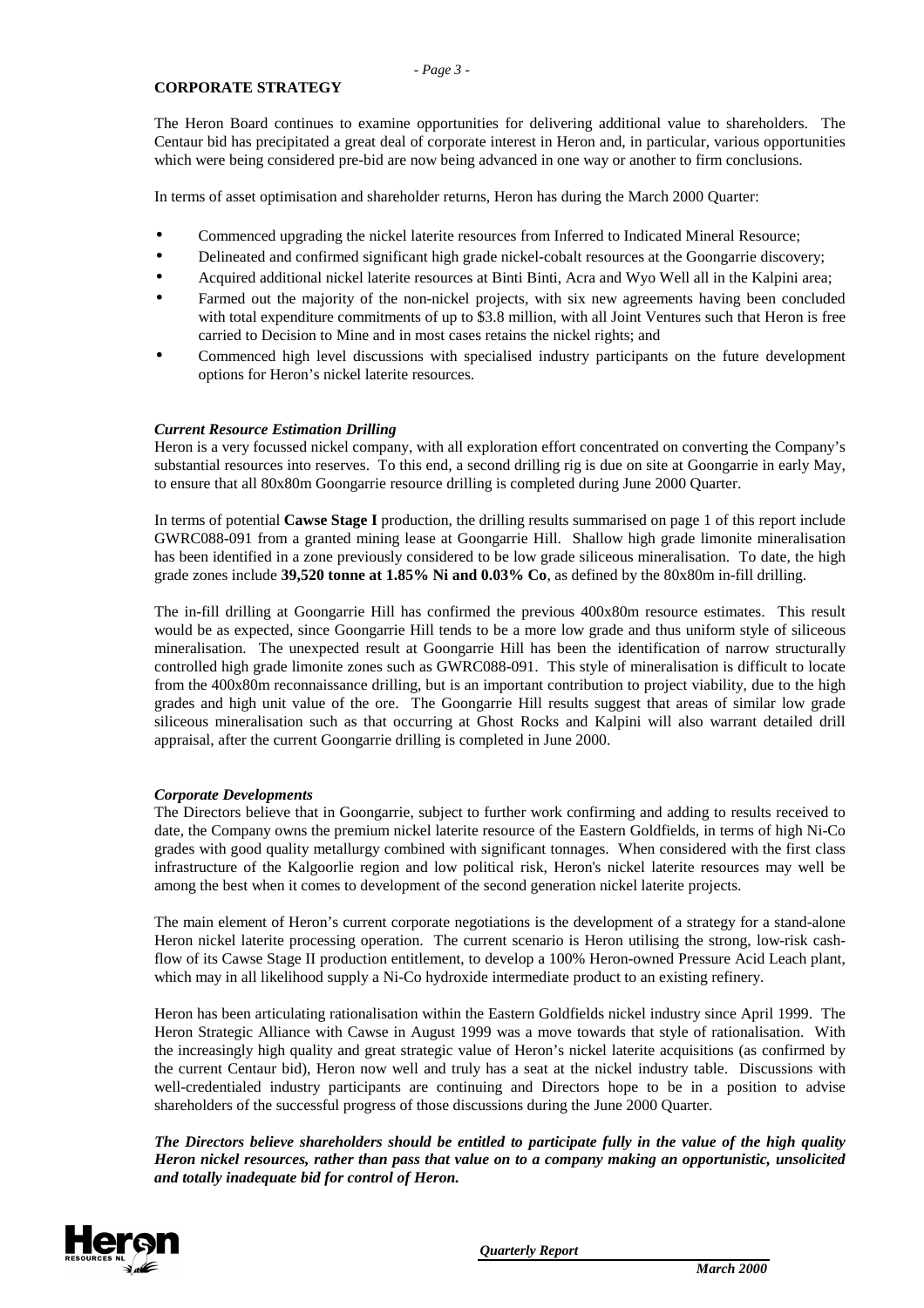#### **RESOURCE STATEMENT**

*- Page 4 -*

|                                    |                    |               | <b>Table 1</b> |                                                    |               |               |               |  |  |
|------------------------------------|--------------------|---------------|----------------|----------------------------------------------------|---------------|---------------|---------------|--|--|
| HERON RESOURCES NL NICKEL PROJECTS |                    |               |                |                                                    |               |               |               |  |  |
|                                    |                    |               |                | INDICATED AND INFERRED MINERAL RESOURCE INVENTORY, |               |               |               |  |  |
| 0.75% LOWER NI CUT-OFF             |                    |               |                |                                                    |               |               |               |  |  |
| Project                            | Pit                | <b>Strike</b> | Width          | <b>Tonne</b>                                       | Ni            | Co            | Ni4Co         |  |  |
|                                    |                    | km            | km             | <b>Million</b>                                     | $\frac{0}{0}$ | $\frac{0}{0}$ | $\frac{0}{0}$ |  |  |
| Goongarrie Hill                    | GN1                | 5.80          | 0.20           | 16.0                                               | 1.08          | 0.06          | 1.31          |  |  |
| Goongarrie South                   | GN <sub>2</sub>    | 7.00          | 0.30           | 66.2                                               | 1.08          | 0.11          | 1.51          |  |  |
| Scotia Dam                         | GN <sub>3</sub>    | 2.40          | 0.30           | 10.3                                               | 1.10          | 0.11          | 1.56          |  |  |
| <b>Total Goongarrie</b>            |                    |               |                | 92.6                                               | 1.08          | 0.10          | 1.48          |  |  |
|                                    |                    |               |                |                                                    |               |               |               |  |  |
| <b>Ghost Rocks</b>                 | GR1                | 3.00          | 0.08           | 5.2                                                | 0.91          | 0.12          | 1.39          |  |  |
| <b>Ghost Rocks</b>                 | GR <sub>2</sub>    | 4.50          | 1.00           | 11.1                                               | 1.02          | 0.06          | 1.26          |  |  |
| <b>Total Ghost Rocks</b>           |                    |               |                | 16.2                                               | 0.98          | 0.08          | 1.30          |  |  |
|                                    |                    |               |                |                                                    |               |               |               |  |  |
| Acra North                         | KA1                | 1.60          | 0.12           | 6.9                                                | 1.01          | 0.08          | 1.31          |  |  |
| Acra North                         | KA <sub>2</sub>    | 0.40          | 0.20           | 5.4                                                | 1.31          | 0.07          | 1.57          |  |  |
| <b>Wellington East</b>             | KA3                | 0.40          | 0.12           | 3.1                                                | 1.04          | 0.08          | 1.36          |  |  |
| <b>Wellington East</b>             | KA4                | 1.90          | 0.20           | 7.0                                                | 1.18          | 0.07          | 1.45          |  |  |
| <b>Wellington East</b>             | KA5                | 1.70          | 0.16           | 1.6                                                | 1.21          | 0.10          | 1.60          |  |  |
| <b>Wellington East</b>             | KA6                | 0.50          | 0.08           | 9.4                                                | 1.04          | 0.07          | 1.32          |  |  |
| <b>Wellington East</b>             | KA8                | 0.50          | 0.08           | 4.9                                                | 0.97          | 0.09          | 1.31          |  |  |
| <b>Wellington Fold</b>             | KA9                | 2.50          | 0.20           | 2.1                                                | 0.88          | 0.07          | 1.14          |  |  |
| <b>Wellington North</b>            | <b>KA10</b>        | 3.60          | 0.16           | 1.5                                                | 1.04          | 0.06          | 1.27          |  |  |
| <b>Total Kalpini</b>               |                    |               |                | 41.8                                               | 1.08          | 0.07          | 1.38          |  |  |
| STRATEGIC ALLIANCE SUB-TOTAL       |                    |               |                | 150.7                                              | 1.07          | 0.09          | 1.43          |  |  |
|                                    |                    |               |                |                                                    |               |               |               |  |  |
| <b>Binti Binti</b>                 | BB1                | 2.40          | 0.16           | 2.8                                                | 0.91          | 0.09          | 1.28          |  |  |
| Wyo Well                           | WW1                | 1.00          | 0.16           | 0.8                                                | 0.83          | 0.04          | 0.99          |  |  |
| <b>Total Gindalbie East</b>        |                    |               |                | 3.6                                                | 0.89          | 0.08          | 1.22          |  |  |
|                                    |                    |               |                |                                                    |               |               |               |  |  |
| Lake Rebecca                       | LR1                | 2.20          | 0.30           | 11.6                                               | 1.15          | 0.07          | 1.46          |  |  |
| Lake Rebecca                       | LR <sub>2</sub>    | 1.10          | 0.15           | 2.1                                                | 1.03          | 0.03          | 1.16          |  |  |
| <b>Total Rebecca</b>               |                    |               |                | 13.6                                               | 1.13          | 0.07          | 1.41          |  |  |
|                                    |                    |               |                |                                                    |               |               |               |  |  |
| <b>Boyce Creek</b>                 | YE1                | 1.00          | 0.20           | 6.4                                                | 0.93          | 0.09          | 1.27          |  |  |
| Lady Byron                         | YE <sub>2</sub>    | 0.60          | 0.20           | 2.8                                                | 1.11          | 0.05          | 1.30          |  |  |
| Aubils                             | YE3                | 0.80          | 0.20           | 2.9                                                | 0.99          | 0.10          | 1.37          |  |  |
| <b>Total Edjudina</b>              |                    |               |                | 12.1                                               | 0.99          | 0.08          | 1.30          |  |  |
| NON-STRATEGIC ALLIANCE SUB-TOTAL   |                    |               |                | 29.4                                               | 1.04          | 0.08          | 1.34          |  |  |
|                                    |                    |               |                |                                                    |               |               |               |  |  |
|                                    | <b>HERON TOTAL</b> |               |                | 180.0                                              | 1.07          | 0.09          | 1.42          |  |  |

The resource estimate uses intercepts above 0.75% Ni over a minimum 2 metre vertical thickness, with a maximum 2 metre of internal waste within the calculated intercept. Resource intercepts on a grid of 80x80m or less are categorised "Indicated". Where the grid spacing is greater than 160x80m the resource category is "Inferred". The Goongarrie resources are currently undergoing in-fill drilling, so that the inventory is subject to continual change, with resource estimates not expected to be finalised until the June 2000 Quarterly Report.

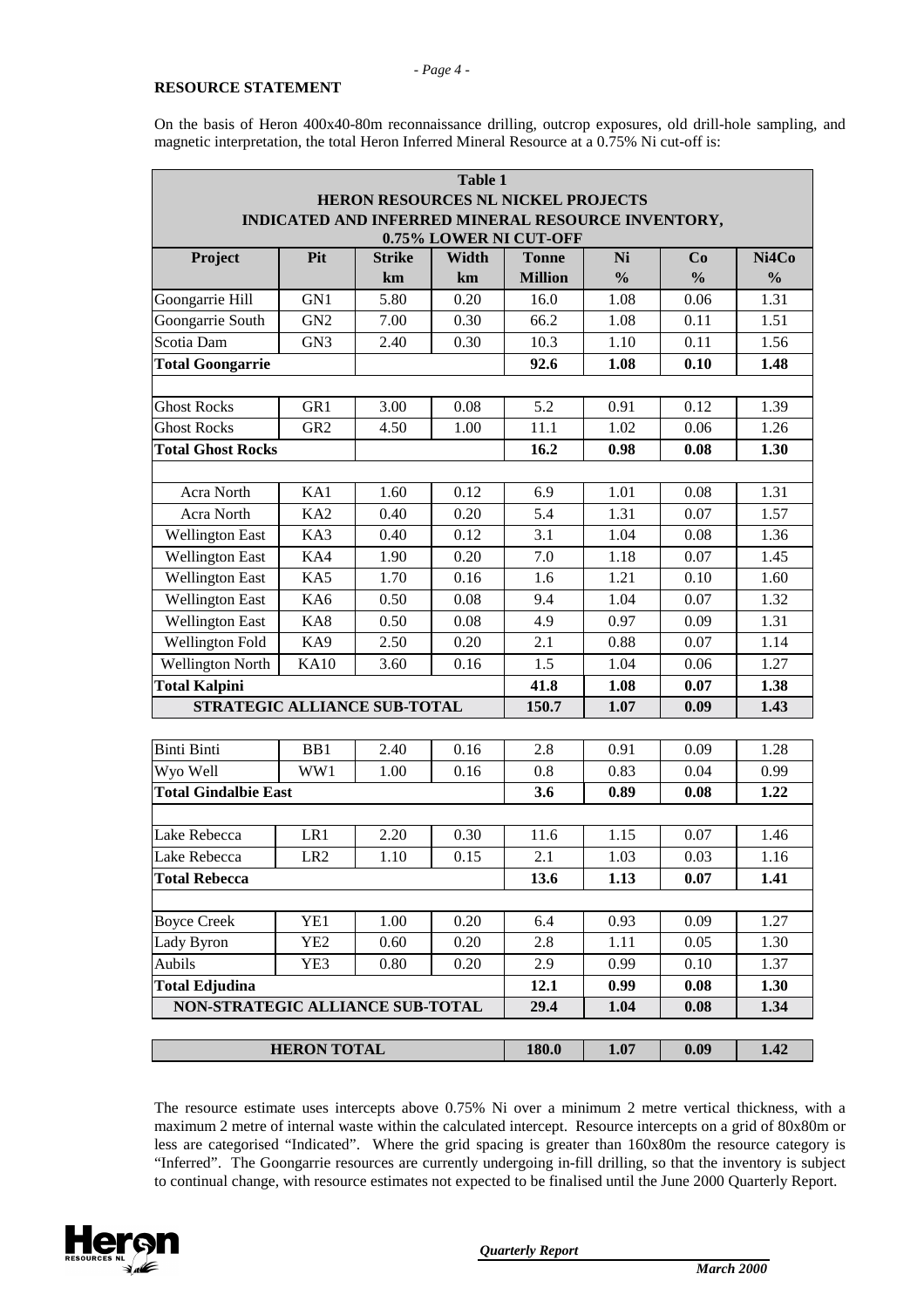



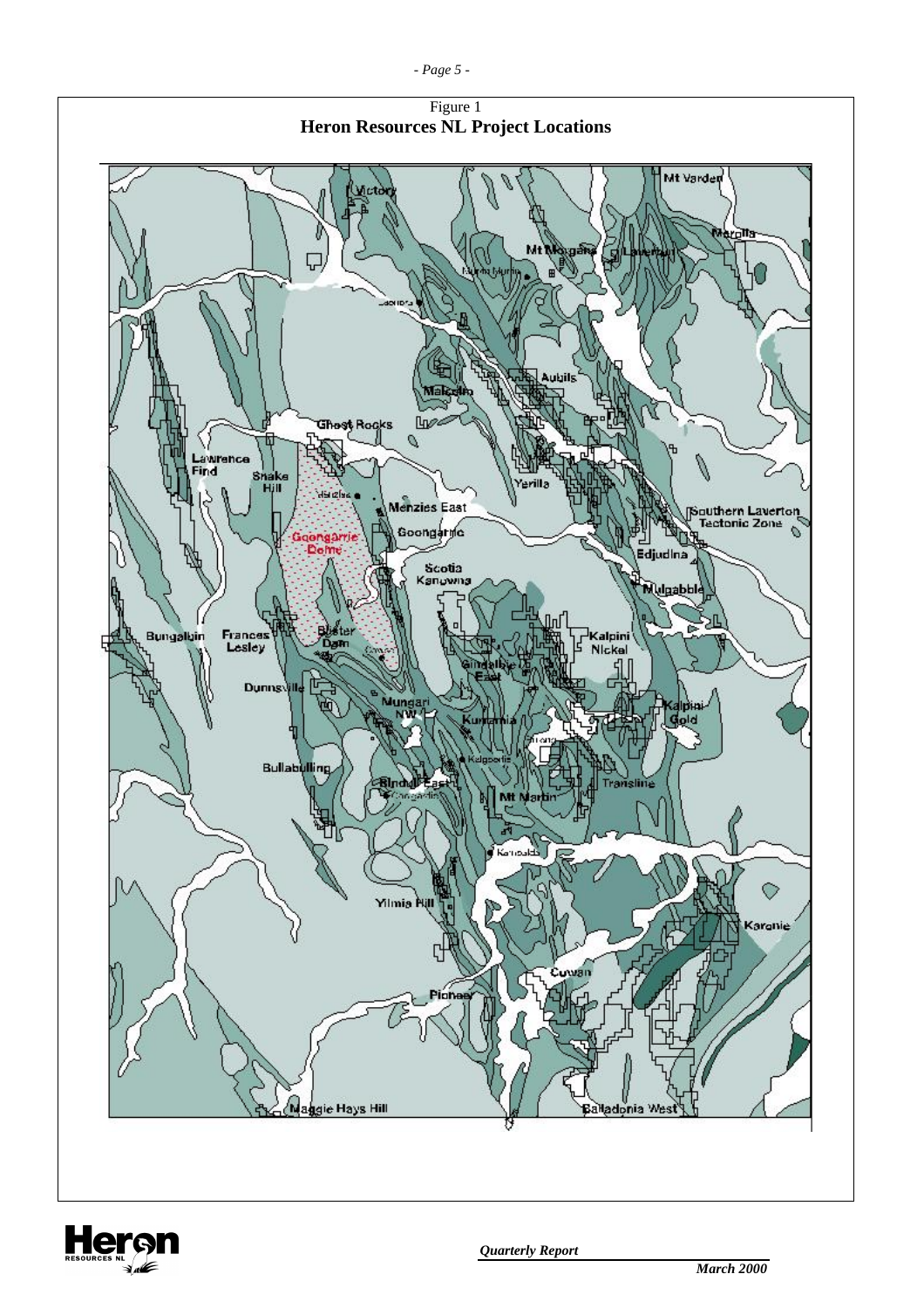## **2. EXPLORATION REVIEW**

#### **2.1 CAWSE STAGE II STRATEGIC ALLIANCE PROVINCE**

#### *Independent Audit*

An Independent Consultant has completed a draft audit of the resource base.

| Table 2<br><b>RESOURCE COMPARISONS</b> |                                                                                                                        |        |      |                                                                                                                            |        |        |  |  |  |  |
|----------------------------------------|------------------------------------------------------------------------------------------------------------------------|--------|------|----------------------------------------------------------------------------------------------------------------------------|--------|--------|--|--|--|--|
| <b>Project</b>                         | <b>INDEPENDENT CONSULTANT</b><br><b>Recoverable Resource Estimation</b><br>0.5% Ni Cut-off Grade<br><b>Block Model</b> |        |      | <b>HERON RESOURCES NL</b><br><b>Fully Diluted One Metre Selvedge</b><br>0.5% Ni Cut-off Grade<br><b>Polygonal End Area</b> |        |        |  |  |  |  |
|                                        | million tonne                                                                                                          | $%$ Ni | % Co | million tonne                                                                                                              | $%$ Ni | % $Co$ |  |  |  |  |
| Goongarrie                             | 229                                                                                                                    | 0.74   | 0.06 | 233                                                                                                                        | 0.74   | 0.06   |  |  |  |  |
| Kalpini                                | 103                                                                                                                    | 0.73   | 0.04 | 104                                                                                                                        | 0.74   | 0.05   |  |  |  |  |
| Lake Rebecca                           | 26                                                                                                                     | 0.84   | 0.04 | 24                                                                                                                         | 0.87   | 0.05   |  |  |  |  |
| TOTAL                                  | 358                                                                                                                    | 0.74   | 0.05 | 361                                                                                                                        | 0.75   | 0.05   |  |  |  |  |

Results appear to be quite acceptable at a 0.5% Ni cut-off grade. At progressively higher cut-off grades, the Block Model estimates are increasingly lower than the Polygonal estimates. This is as expected when wide spaced drilling (400x80m) is used in Block Modelling.

The Consultant noted in the draft report:

- ! "The present drill hole spacing is adequate to define Inferred Mineral Resource".
- ! "Strongly recommends drilling patterns of close-spaced holes (10m spacing) to measure short-scale variability of grades and material types".
- ! "Recommends PQ triple tube diamond drilling as a tool for testing that RC samples are representative".

# *Drilling Program*

Heavy and persistent cyclonic rain has caused some delay to the proposed drilling for the Quarter with access to low lying "sheet-wash" areas precluded. A Three Stage resource definition program involving 20,000m RC and 350m Diamond Drilling has now commenced and is 20% complete. This drilling will upgrade the status of existing resources to the Indicated Mineral Resource category, in particular within four high grade zones delineated at the Goongarrie Hill, Goongarrie South and Scotia Dam Prospects.

# ! *Stage 1 80x80m Reverse Circulation Drilling*

The main thrust will be the systematic RC drilling on an 80x80m drill pattern of high grade zones delineated by the 400x80m drill program. Approximately 400 vertical RC drill holes for 18,000m is current.

The aim is to upgrade the status of existing resources, as the primary source of Heron ore feed for 30 years to the Cawse Stage II Screened Ore Circuit.

# ! *Stage 2 PQ Diamond Drilling*

To quantify the confidence level of the RC drill hole samples within the Goongarrie Project, Heron proposes to drill eight (8) PQ diamond drill holes within four selected high grade zones, as recommended in the resource audit.

#### ! *Stage 3 Lateral Continuity Study, 40x20m Reverse Circulation Drilling*

Subject to Strategic Alliance approval, systematic RC drilling is planned on a 40x20m grid within two representative high-grade zones of Goongarrie Hill siliceous ore and Goongarrie South limonite ore. Results from this close-spaced drilling will facilitate detailed geo-statistical modeling, as recommended in the resource audit (initially on a 20m pattern rather than the recommended 10m pattern).

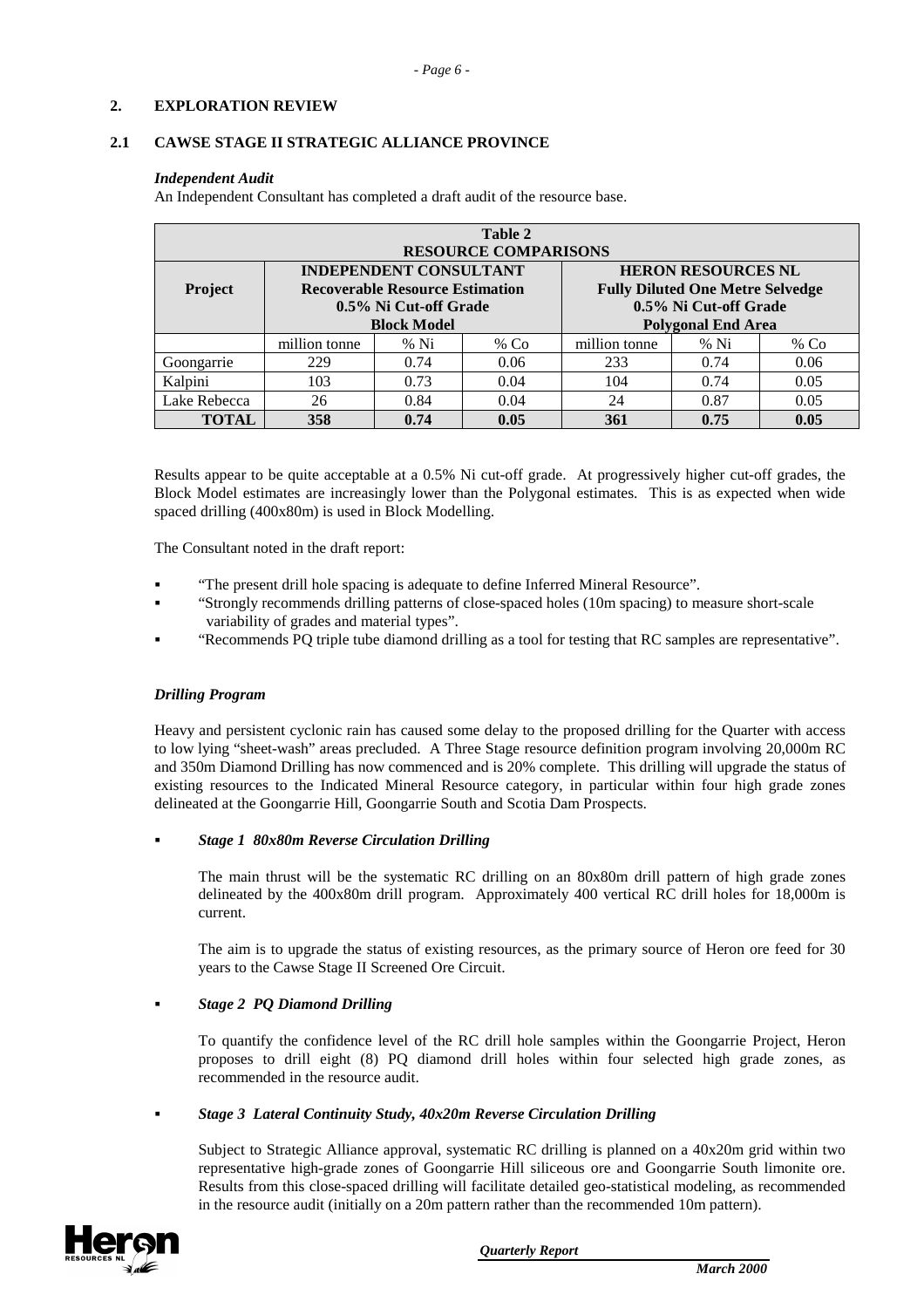#### *- Page 7 -*

Resource estimates based on the current round of drilling on an 80x80m grid fall into the Indicated Mineral Resource category as defined by the JORC code. Accordingly, resource estimates are being revised by category as results are received.

## *Goongarrie Resource by Category*

| Table 3                            |                                                                  |                        |        |      |        |  |  |  |  |  |
|------------------------------------|------------------------------------------------------------------|------------------------|--------|------|--------|--|--|--|--|--|
| HERON RESOURCES NL NICKEL PROJECTS |                                                                  |                        |        |      |        |  |  |  |  |  |
|                                    | INDICATED AND INFERRED MINERAL RESOURCE INVENTORY,               |                        |        |      |        |  |  |  |  |  |
|                                    |                                                                  | 0.75% LOWER NI CUT-OFF |        |      |        |  |  |  |  |  |
| Project                            | Ni4Co Grade<br>Ni Grade<br>Co Grade<br><b>Tonnes</b><br>Category |                        |        |      |        |  |  |  |  |  |
|                                    |                                                                  | (Million t)            | $(\%)$ | (%)  | $(\%)$ |  |  |  |  |  |
| <b>Goongarrie South</b>            | Inferred                                                         | 61.3                   | 1.08   | 0.11 | 1.51   |  |  |  |  |  |
| <b>Goongarrie South</b>            | Indicated                                                        | 4.9                    | 1.09   | 0.11 | 1.52   |  |  |  |  |  |
|                                    | <b>Total</b>                                                     | 66.2                   | 1.08   | 0.11 | 1.51   |  |  |  |  |  |
|                                    |                                                                  |                        |        |      |        |  |  |  |  |  |
| <b>Goongarrie Hill</b>             | Inferred                                                         | 14.2                   | 1.09   | 0.06 | 1.33   |  |  |  |  |  |
| <b>Goongarrie Hill</b>             | Indicated                                                        | 1.8                    | 0.99   | 0.04 | 1.14   |  |  |  |  |  |
|                                    | <b>Total</b>                                                     | 16.0                   | 1.08   | 0.06 | 1.31   |  |  |  |  |  |
|                                    |                                                                  |                        |        |      |        |  |  |  |  |  |
| <b>Kalpini</b>                     | Inferred                                                         | 40.4                   | 1.08   | 0.07 | 1.38   |  |  |  |  |  |
| Kalpini                            | Indicated                                                        | 1.5                    | 1.12   | 0.06 | 1.37   |  |  |  |  |  |
|                                    | <b>Total</b>                                                     | 41.8                   | 1.08   | 0.07 | 1.38   |  |  |  |  |  |

As previously demonstrated with the Kalpini drilling data, the difference at Goongarrie Hill when comparing the original 400x80m pattern with the 80x80m in-fill pattern was minimal.

Comparative data for Goongarrie Hill is included in Table 4 and also in the accompanying Figure 3 graph.

| Table 4<br>Goongarrie Hill (M29/167) Comparative Mineral Resources |                                                 |      |       |      |  |  |  |  |  |
|--------------------------------------------------------------------|-------------------------------------------------|------|-------|------|--|--|--|--|--|
| Lower Ni% Cut-off                                                  | Ni4Co%<br><b>Million Tonne</b><br>$Ni\%$<br>Co% |      |       |      |  |  |  |  |  |
| <b>Inferred Mineral Resource - 400m x 80m RC Drill Density</b>     |                                                 |      |       |      |  |  |  |  |  |
| 0.50                                                               | 6.90                                            | 0.71 | 0.032 | 0.84 |  |  |  |  |  |
| 0.75                                                               | 1.67                                            | 1.02 | 0.035 | 1.16 |  |  |  |  |  |
| 1.00                                                               | 0.40                                            | 1.34 | 0.021 | 1.42 |  |  |  |  |  |
| <b>Indicated Mineral Resource - 80m x 80m RC Drill Density</b>     |                                                 |      |       |      |  |  |  |  |  |
| 0.50                                                               | 6.67                                            | 0.71 | 0.033 | 0.84 |  |  |  |  |  |
| 0.75                                                               | 1.78                                            | 0.99 | 0.039 | 1.14 |  |  |  |  |  |
| 1.00                                                               | 0.47                                            | 1.26 | 0.032 | 1.39 |  |  |  |  |  |

Detailed multi-element geochemistry has been completed on the drill data base to categorise ore styles:



Figure 2 Goongarrie Nickel Project Differentiation of Limonite and Siliceous Mineralisation Styles, Goongarrie Hill

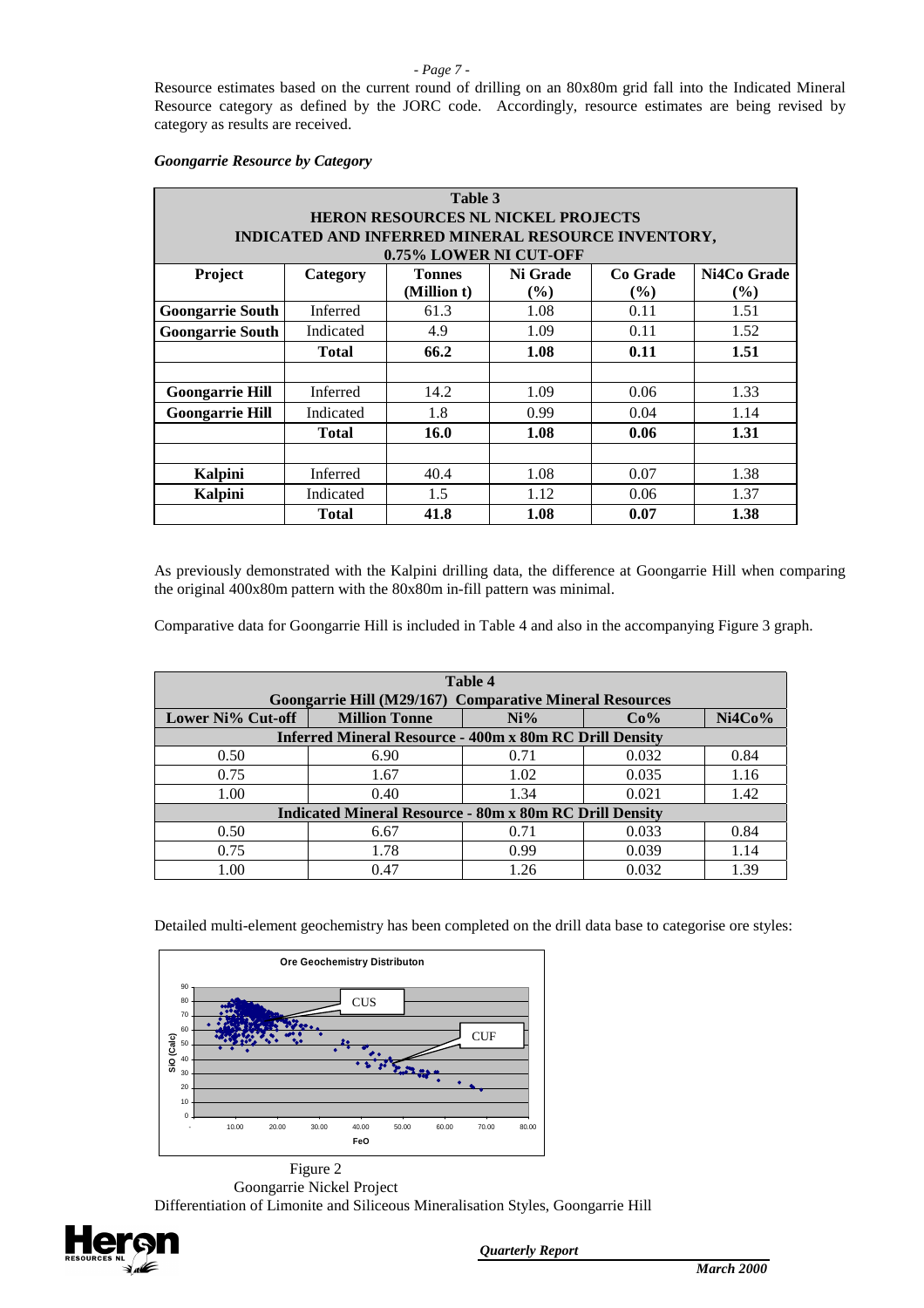





As part of Heron's negotiation with the Native Title custodians of the Goongarrie area, the Company is proud to have become the major sponsor of Ngunytju Tjitji Pirni Aboriginal Corporation ("NTP"), an organisation committed to Aboriginal mother and children's health in the Eastern Goldfields. Heron has long sponsored the annual NTP Baby Competition.

#### **2.1.1 Goongarrie Nickel Project**

Heron 100%. Centaur holds toll milling rights to process ore through Cawse Stage II. Nickel (- gold).

#### *Goongarrie Hill Prospect*

During the Quarter, 2,085m of drilling were completed, comprising 51 (GWRC073 to 123) vertical Reverse Circulation drill holes on an 80x80m grid.

Mineralised zones at Goongarrie Hill tend to consist of slightly lower grade siliceous ore occurring at shallow depths. Drill composites totalling 137 were submitted for screen upgrade assessment. Screen upgrades for nickel and cobalt are both very good. At a -0.5mm screen size, there is a 40% coarse (silica) reject, increasing both nickel and cobalt grades by 35%, with 76% of metal retained. This result is comparable to published data for the Cawse nickel project.

One bulk composite of RC drill samples from the Goongarrie Hill mineralisation was submitted to Oretest Pty Ltd in Perth for full metallurgical analysis including quantitative screen analysis.

Shallow high grade ore centred on GWRC088-091 (peak 2m at 1.97% Ni) has been targeted for processing through Cawse Stage I. The ore zone is on a granted mining lease. Colour aerial photography and a flora and fauna survey have been contracted for base-line environmental studies. An archaeological survey has been completed. Environmental Performance Bonds have been lodged with the Department of Minerals and Energy, and a Notice of Intent to Mine is in preparation.

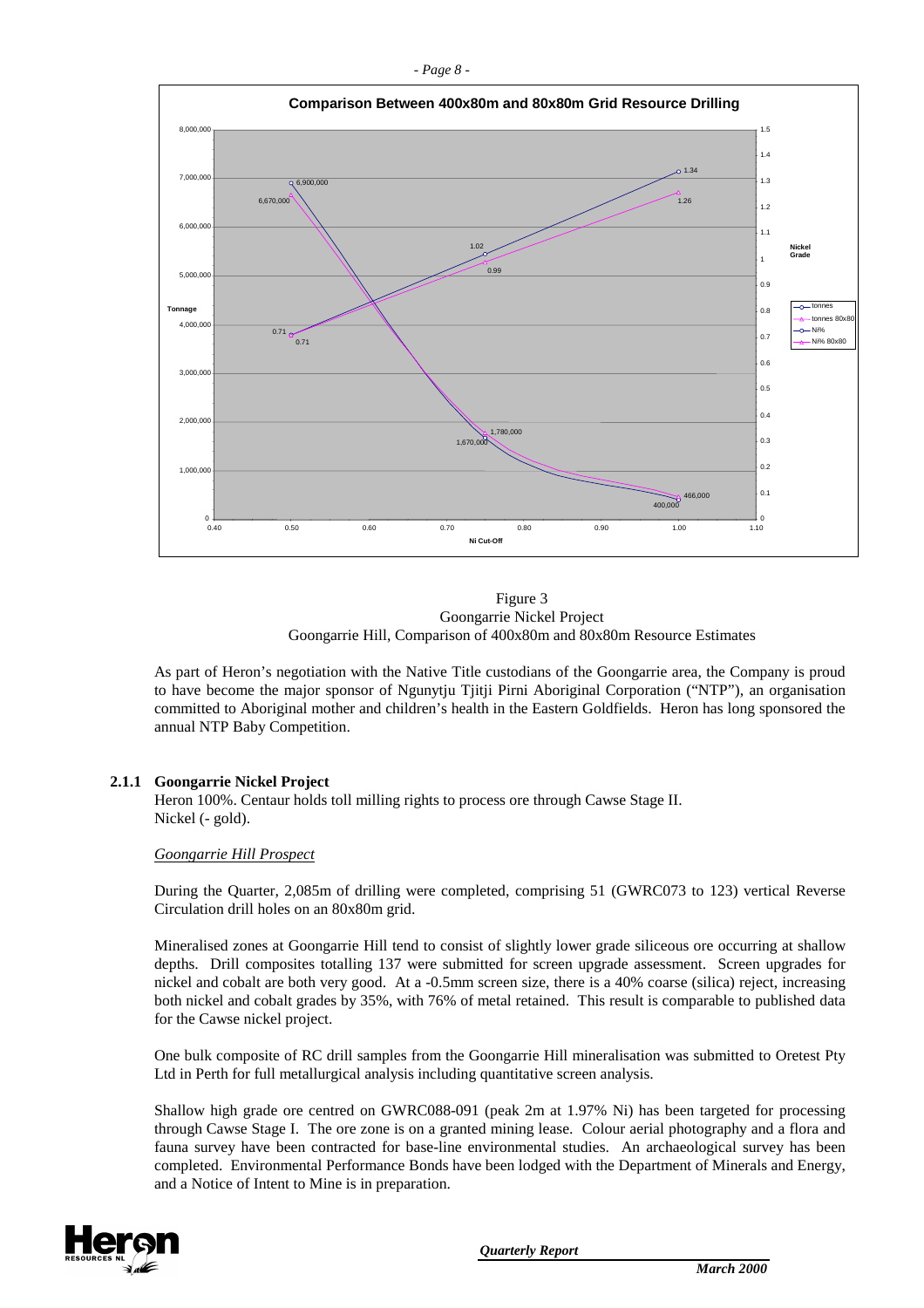#### *- Page 9 -*

| Table 5<br><b>GOONGARRIE HILL PROSPECT</b>               |                                                                                               |       |    |    |                |               |               |               |  |  |  |
|----------------------------------------------------------|-----------------------------------------------------------------------------------------------|-------|----|----|----------------|---------------|---------------|---------------|--|--|--|
| RCP Drilling Significant Intersections, 0.75% Ni Cut-off |                                                                                               |       |    |    |                |               |               |               |  |  |  |
| Hole                                                     | Ni4Co<br><b>North</b><br>T <sub>0</sub><br><b>East</b><br>From<br><b>Interval</b><br>Ni<br>Co |       |    |    |                |               |               |               |  |  |  |
| <b>Number</b>                                            | m                                                                                             | m     | m  | m  | m              | $\frac{0}{0}$ | $\frac{0}{0}$ | $\frac{0}{0}$ |  |  |  |
| GWRC075                                                  | 76,080                                                                                        | 1,560 | 9  | 18 | 9              | 1.07          | 0.061         | 1.32          |  |  |  |
|                                                          |                                                                                               |       | 29 | 31 | $\overline{c}$ | 0.97          | 0.017         | 1.03          |  |  |  |
| GWRC082                                                  | 76,240                                                                                        | 1,400 | 12 | 19 | 7              | 1.04          | 0.049         | 1.23          |  |  |  |
| GWRC083                                                  | 76,240                                                                                        | 1,480 |    | 5  | 4              | 1.26          | 0.065         | 1.52          |  |  |  |
| GWRC088                                                  | 76,320                                                                                        | 1.480 |    | 3  | $\overline{c}$ | 1.97          | 0.077         | 2.27          |  |  |  |
| GWRC089                                                  | 76,320                                                                                        | 1,560 | 13 | 19 | 6              | 0.76          | 0.029         | 0.88          |  |  |  |
| GWRC091                                                  | 76,480                                                                                        | 1,320 | 16 | 21 | 5              | 1.75          | 0.015         | 1.81          |  |  |  |
| GWRC093                                                  | 76,480                                                                                        | 1,480 | 5  | 12 | 7              | 0.99          | 0.029         | 1.11          |  |  |  |
|                                                          |                                                                                               |       | 25 | 29 | $\overline{4}$ | 1.11          | 0.016         | 1.18          |  |  |  |
| GWRC098                                                  | 76,560                                                                                        | 1,560 | 4  | 24 | 20             | 1.06          | 0.023         | 1.15          |  |  |  |
| GWRC099                                                  | 75,920                                                                                        | 1,320 | 20 | 23 | 3              | 1.06          | 0.070         | 1.34          |  |  |  |
| GWRC110                                                  | 76,400                                                                                        | 1,400 | 7  | 18 | 11             | 0.86          | 0.041         | 1.02          |  |  |  |
| GWRC114                                                  | 76,240                                                                                        | 1,440 | 24 | 26 | $\overline{2}$ | 0.86          | 0.033         | 0.99          |  |  |  |
| GWRC117                                                  | 75,840                                                                                        | 1,480 | 26 | 31 | 5              | 1.04          | 0.027         | 1.15          |  |  |  |
| GWRC123                                                  | 76,560                                                                                        | 1.600 | 13 | 24 | 11             | 0.94          | 0.051         | 1.15          |  |  |  |

Significant mineralised drill intersections returned during the Quarter are detailed in Table 5 following.

Once metallurgical performance is confirmed, a detailed 40x20m RC drilling program will be recommended for geostatistical audit of the mineralisation.

#### *Goongarrie South and Scotia Dam Prospects*

During the Quarter, 1,607m of drilling were completed over the central tenement area. Drilling was significantly delayed due to unseasonal rain throughout summer precluding access to low lying areas of sheet wash. A total of 34 (GSRC253 to GSRC286) vertical Reverse Circulation drill holes on an 80x80m grid were drilled. Drilling is continuing at Goongarrie South with encouraging ore grade intercepts being returned, confirming the continuity of ore zones. The Goongarrie wet drilling problems in ore zones are persisting.

Drilling in the high grade zones has consistently encountered limonitic mineralisation overlying olivine adcumulate. The mineralisation has a very low MgO content (commonly less than 2%), suggesting a very good autoclave performance can be expected.

Significant mineralised drill intersections returned during the Quarter are detailed in Table 6 following.

| Table 6<br><b>GOONGARRIE SOUTH PROSPECT</b><br>RCP Drilling Significant Intersections, 0.75% Ni Cut-off |        |       |    |    |    |               |               |               |  |  |
|---------------------------------------------------------------------------------------------------------|--------|-------|----|----|----|---------------|---------------|---------------|--|--|
| Hole<br>Ni4Co<br><b>North</b><br>Tо<br><b>East</b><br><b>Interval</b><br>Ni<br>Co<br><b>From</b>        |        |       |    |    |    |               |               |               |  |  |
| <b>Number</b>                                                                                           | m      | m     | m  | m  | m  | $\frac{0}{0}$ | $\frac{0}{0}$ | $\frac{0}{0}$ |  |  |
| GSRC259                                                                                                 | 68,240 | 2,720 | 11 | 38 | 27 | 1.31          | 0.203         | 2.12          |  |  |
| GSRC265                                                                                                 | 68,320 | 2,640 | 32 | 36 | 4  | 1.11          | 0.061         | 1.35          |  |  |
|                                                                                                         |        |       | 40 | 45 | 5  | 1.01          | 0.075         | 1.31          |  |  |
| GSRC266                                                                                                 | 68,320 | 2,720 | 13 | 26 | 13 | 1.16          | 0.123         | 1.65          |  |  |
| GSRC267                                                                                                 | 68,320 | 2,800 | 12 | 18 | 6  | 1.00          | 0.062         | 1.24          |  |  |
| <b>GSRC275</b>                                                                                          | 68.480 | 2.565 | 30 | 63 | 33 | 0.88          | 0.078         | 1.19          |  |  |
| GSRC276                                                                                                 | 68,480 | 2,640 | 18 | 40 | 22 | 1.32          | 0.247         | 2.30          |  |  |
| GSRC281                                                                                                 | 68,480 | 3.040 | 20 | 28 | 8  | 1.01          | 0.043         | 1.18          |  |  |
|                                                                                                         |        |       | 32 | 36 | 4  | 1.09          | 0.059         | 1.33          |  |  |
| <b>GSRC282</b>                                                                                          | 68,480 | 3,120 | 28 | 40 | 12 | 1.40          | 0.156         | 2.03          |  |  |
| GSRC286                                                                                                 | 68.560 | 2.640 | 12 | 20 | 8  | 1.13          | 0.100         | 1.53          |  |  |
|                                                                                                         |        |       | 28 | 36 | 8  | 1.31          | 0.072         | 1.59          |  |  |

A nickel sulphide target delineated at Scotia Dam is currently subject to Joint Venture discussions.

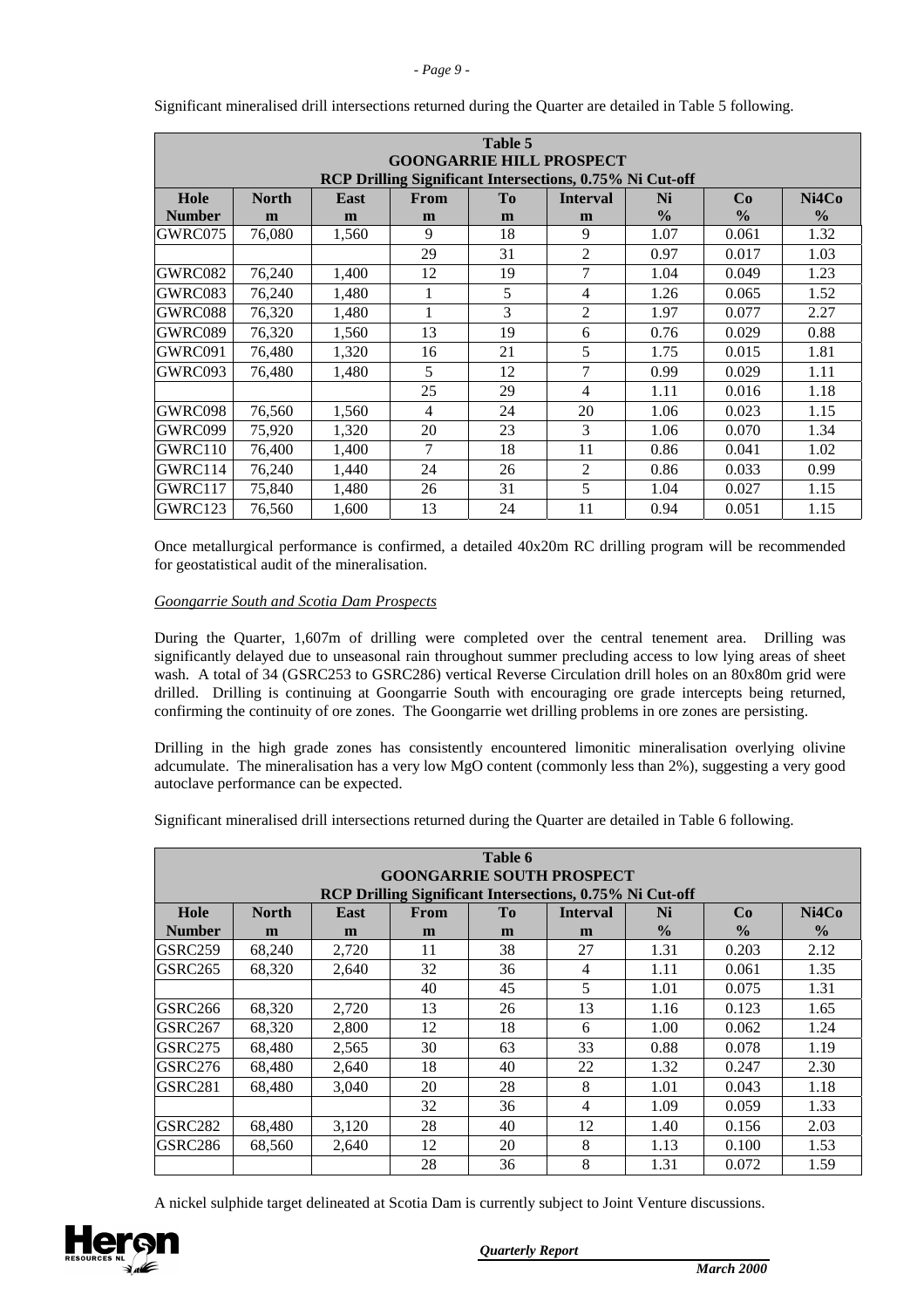*- Page 10 -*

### **2.1.2 Ghost Rocks Nickel Project**

Heron 100%. Centaur holds toll milling rights to process ore through Cawse Stage II. Nickel (-gold).

During the Quarter, section interpretation, digitising and resource estimation was completed.

Heron has now acquired the gold rights to the tenement as part of a tenement exchange. A prospective joint venturer has approached Heron regarding exploration for gold at Ghost Rocks.

In-fill drilling on a 400x80m pattern is planned, to upgrade the nickel laterite resource status (currently too wide spaced for block modelling). Drilling is planned for the September 2000 Quarter.

#### **2.1.3 Kalpini Nickel Project**

Heron 100%. Centaur holds toll milling rights to process ore through Cawse Stage II. Nickel (- gold)

A screen upgrade sampling program, comprising 500 samples from Zones 1 to 8, is current to determine the upgrade potential for the various Kalpini ore types. Results to date indicate nickel upgrades ranging from 8.4% for limonite ore to 21.1% for siliceous ore. Nickel metal recovery is good at 82% for siliceous ore to 91% for limonite ore. These qualitative data will be controlled against the quantitative screening data previously generated through the 1999 Oretest metallurgical study.

Following Heron's multi-element analysis, potential joint venture partners are evaluating the nickel sulphide exploration potential at Kalpini, following up basal contact copper anomalies.

## **2.2 SCOTIA KANOWNA PROVINCE**

#### **2.2.1 Scotia Kanowna Joint Venture Project**

Heron 100%. Delta Gold NL option to farm in to the project. Nickel (- gold).

#### **Gindalbie and Six Mile North Prospects**

A detailed data appraisal and field inspection has generated both gold and nickel laterite targets. The main gold target is the Moriaty Shear Zone in the SW project area, where alluvial gold is recorded. Delta Gold NL have, subject to final documentation, entered into an option to joint venture agreement for gold only. Heron retains all nickel rights. Drill access has not been possible during the Quarter, due to wet ground conditions.

#### **2.2.2 Gindalbie East Project**

Heron 100%. Nickel (- gold).

#### **Binti Binti Prospect**

The Binti Binti Prospect is located approximately 80km NE of Kalgoorlie immediately north of the Heron Kalpini Nickel Project. The tenement comprises a wedge of northerly striking interlayered komatiite, basalt and felsic volcanic rock. Alluvium and laterite obscures bedrock.

An RC drilling program was designed for the Binti Binti Prospect with drill collars pegged and access determined. Drilling has had to be postponed due to poor access following prolonged rain in the area.

#### **Acra Nickel Sulphide Prospect**

A tenement which provides tenure to the Acra nickel sulphide target has, subject to the completion of final documentation, been acquired from Fodina Minerals Pty Ltd.

Heron is systematically re-assessing its Gindalbie East ultramafic tenement holding for nickel sulphide targets. Expressions of interest have been received regarding a joint venture to further explore for nickel sulphide mineralisation, as well as follow up various high grade supergene gold targets.

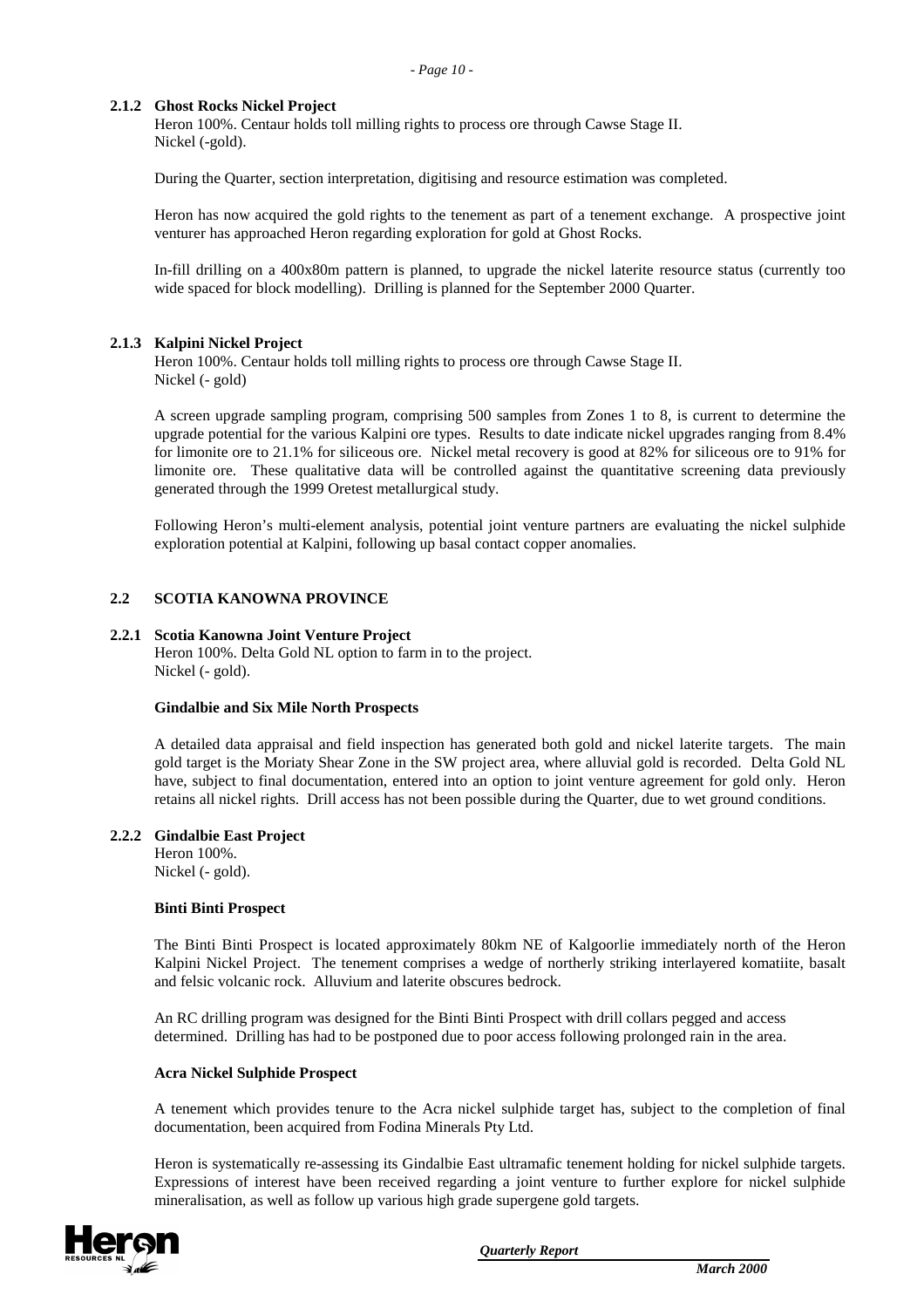### **Wyo Well Prospect**

Heron has pegged two Exploration Licences at Wyo Well, providing access on grant to 12 kilometres of ultramafic lithologies. Previous tenement holders have encountered nickel laterite mineralisation in RAB drilling. There is potential to extend the known mineralisation in all directions. RAB intercepts recorded include 12m at 0.84% Ni and 4m at 0.81%Ni. Previous exploration has not specifically targeted the nickel laterite potential.

# **2.2.3 Menzies East Joint Venture Project**

Heron 100%. Golden State Resources right to earn 60%. Gold - nickel.

Golden State advises that regional studies continue.

## **2.3 EMU FAULT PROVINCE**

#### **2.3.1 Kalpini Gold Project**

Heron 100%. Nickel infrastructure - gold.

A prospective joint venturer has approached Heron regarding exploration for gold. Any such arrangement where Strategic Alliance tenements are involved is subject to a pre-emptive right accorded to Centaur.

#### **2.3.2 Transline Joint Venture Project**

Heron 100%. Newhampton Goldfields right to earn 80%. Nickel (- gold).

The Transline project covers highly anomalous, +50ppb soil gold targets associated with the ore-hosting GMQ Shear Zone. GIS compilations were completed, and have defined several previous exploration  $+1g/t$  Au RAB anomalies, peaking at 6g/t Au. Newhampton Goldfields will, subject to the completion of formal documentation, farm in to the project, earning up to an 80% interest through expending \$800,000.

A number of key tenements have been granted during the Quarter.

# **2.4 KEITH KILKENNY PROVINCE**

#### **2.4.1 Malcolm Nickel Project**

Heron 100%. Nickel (- gold).

A probable olivine cumulate sequence has been defined for lateritic nickel assessment.

The project area is on the western margin of the Keith Kilkenny Tectonic Zone, and adjoins the Apollo Hill gold mining centre. This geological setting suggests that gold prospectivity is high. A joint venturer is likely to farm in on gold tenements at Tampa to the west of the Keith Kilkenny Tectonic Zone, and discussions are current in respect of tenements within the Tectonic Zone proper.

#### **2.4.2 Edjudina Nickel Project**

Heron 100%. Nickel (- gold).

Drill section interpretation was completed for the total Edjudina project area, to update earlier work so that it conforms with later interpretation methodology developed for Goongarrie.

Tenement rationalisation is continuing, with non-joint ventured tenements lacking ultramafic rocks being surrendered. Ethnographic surveys are current.

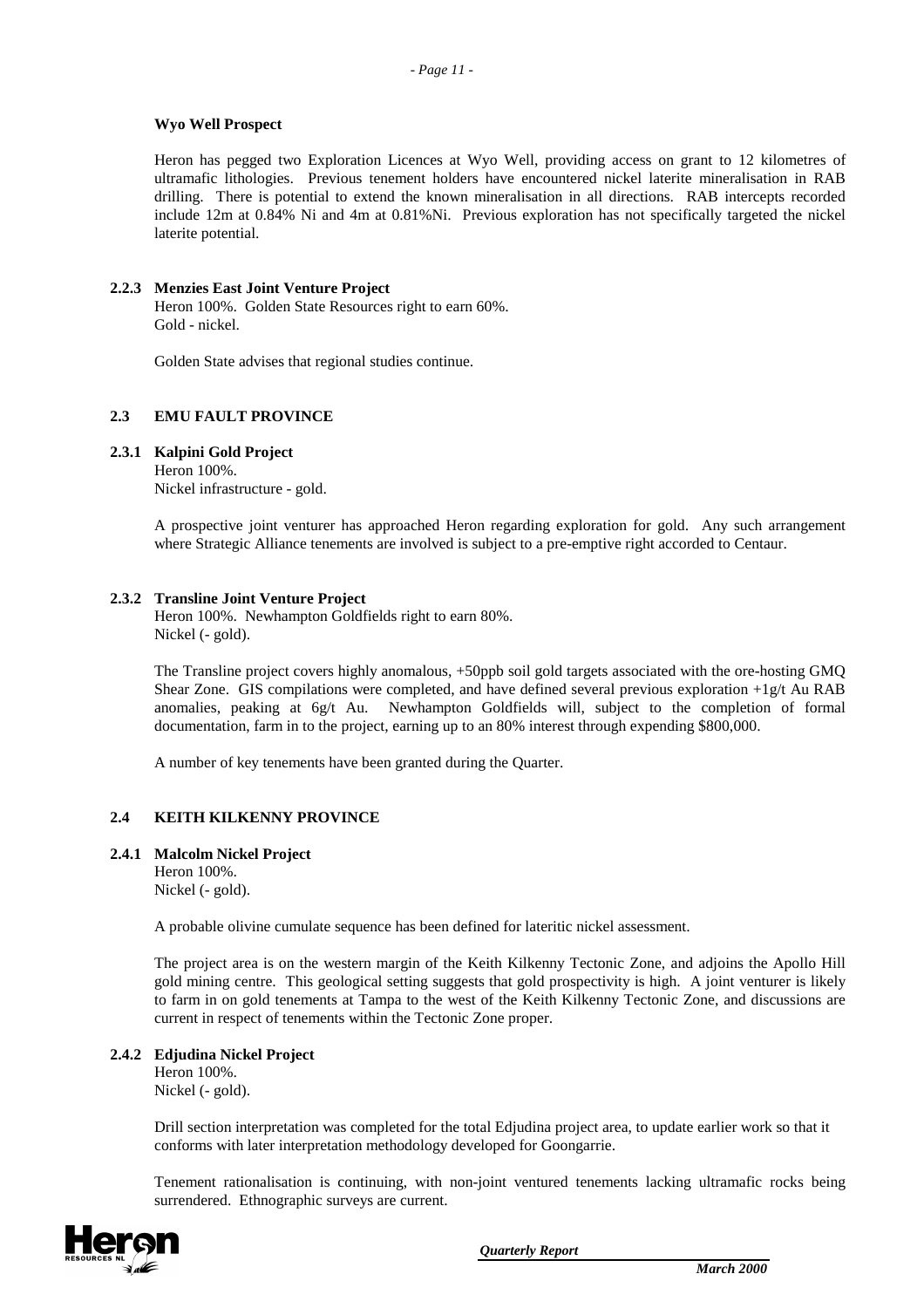## **2.4.3 Edjudina Gold Project**

Heron 100%. Gold.

### **Edjudina Prospect**

Joint venture interest in tenements of this project continues to be received. Tenements acquired that have synergies with existing joint venture projects have been included into those joint ventures, and consideration is being given to several potential new joint ventures. Heron in all cases retains nickel rights.

## **2.4.4 Edjudina Laverton Joint Venture Project**

Heron 100%, retains all nickel rights. Croesus Mining NL right to earn 80% in gold only.

#### **Edjudina Prospect**

RAB drilling was completed at the Honeymoon Dam (E31/288) and Yilgangi Queen (E31/236) prospects during the quarter, totalling 34 holes for 1,070 metres. Croesus have been an excellent joint venture partner, having completed 8,387m of drilling within the first year of the joint venture.

At Honeymoon Dam three 1.2km spaced drill traverses were completed with holes spaced at 100-200 metres. Holes encountered massive to weakly foliated siltstones and felsic volcaniclastic rocks with zones of weak carbonate-sericite alteration and quartz-carbonate veining common.

Best result was ENRB169, 1m at 0.23g/t Au from 52m at Honeymoon Dam. No significant results were received from Yilgangi Queen.

Additional tenements were acquired by Heron and incorporated into the Joint Venture. Three Joint Venture tenements underwent Native Title clearance and were granted.

#### **Varden Prospect**

No fieldwork was completed during the current Quarter. A serpentinite located in previous Croesus drilling will be evaluated by Heron for its lateritic nickel potential.

# **2.4.5 Southern Laverton Tectonic Zone Joint Venture Project**

Heron 100%, retains all nickel rights. Gutnick Resources NL right to earn 80% in gold projects only.

Gutnick Resources are completing a GIS data evaluation, identifying follow up drill targets. Additional tenements have been incorporated into the Joint Venture.

An ethnographic study of two key tenements was undertaken to facilitate their grant.

#### **2.4.6 Mulgabbie Nickel Project** Heron 100%.

Nickel (- gold).

#### **Lake Rebecca Nickel Prospect**

Drill section interpretation was completed for the Lake Rebecca project area, to update earlier work so that it conforms with later interpretation methodology developed for Goongarrie.

An archaeological survey was completed. Scoping studies are current, with the view to entering a toll milling arrangement. Metallurgical assessment on bulk drill samples has commenced. An approach has been received from parties that are developing a low pressure extractive technology for nickel laterite. While experimental at present, Heron considers it prudent to support the evaluation of alternative nickel laterite extractive technologies.

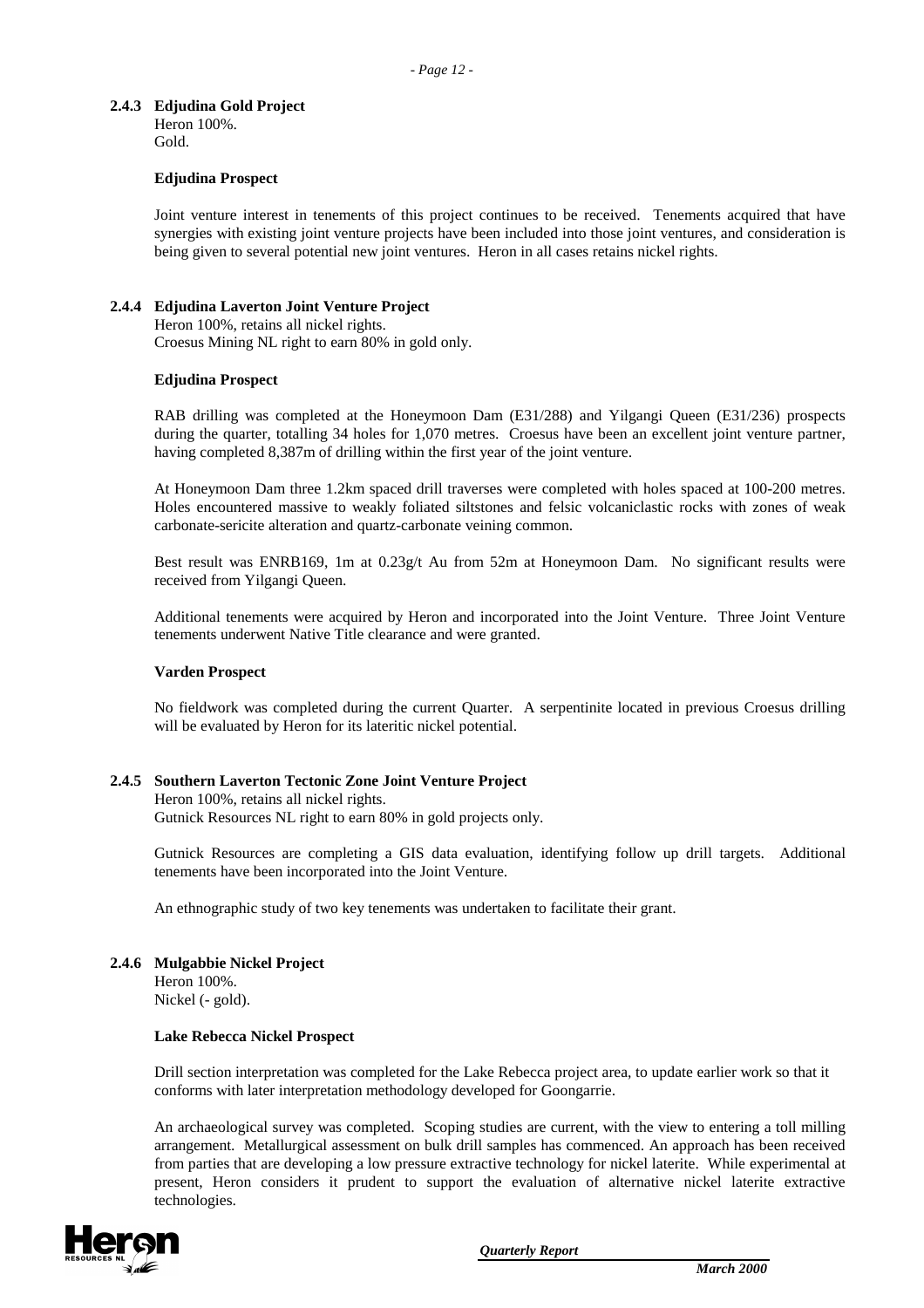### **2.4.7 Karonie South Joint Venture Project**

Heron 100%. WMC right to earn 80%. Gold (- nickel - base metals).

A Letter Agreement was signed between WMC Resources Limited ("WMC") and Heron whereby WMC may earn 80% through expending \$300,000, and free carrying Heron through to Decision to Mine.

Regional appraisals have commenced ahead of field work planned for later in the year.

#### **2.5 MUNGARI PROVINCE**

#### **2.5.1 Mungari Northwest Joint Venture Project**

Heron 100%. Kundana Gold right to earn 50%. Gold.

The project now remaining consists of two Exploration Licences awaiting grant. No field work was undertaken during the Quarter.

#### **2.5.2 Mungari Northwest Project**

Heron 100%. Gold.

Appraisal of work carried out by Kundana Gold is nearly complete. There is little scope for nickel mineralisation and therefore a replacement joint venture partner will be sought.

#### **2.6 LEONORA LAVERTON PROVINCE**

#### **2.6.1 Laverton Nickel Project**

Heron 100%. Nickel - gold.

#### **Merolia Prospect**

The tenements cover the northern extension to the Coglia Well nickel laterite-hosting ultramafic unit. Open file records show the presence of nickeliferous laterite. Tenement grant is awaited.

#### **Laverton Prospect**

The Mulga Queen gold mine north of Laverton was acquired through pegging. Resource potential for gold is good, and scope exists for tenement exchanges, to secure additional ultramafic sequences in the Laverton area.

#### **2.6.2 Laverton and Mount Morgans Joint Venture Projects**

Heron 100% Metex right to earn 70%. Gold (-nickel).

Metex advises that reinterpretation of gravity and aeromagnetic data has been completed and a number of targets generated. Geochemical orientation surveys have also been completed in areas of known mineralisation away from the Joint Venture tenements, trialing partial extraction gold techniques that could be used in areas of deeper cover, including the Joint Venture tenements.

Ground appraisal of target zones has been hampered by wet ground.

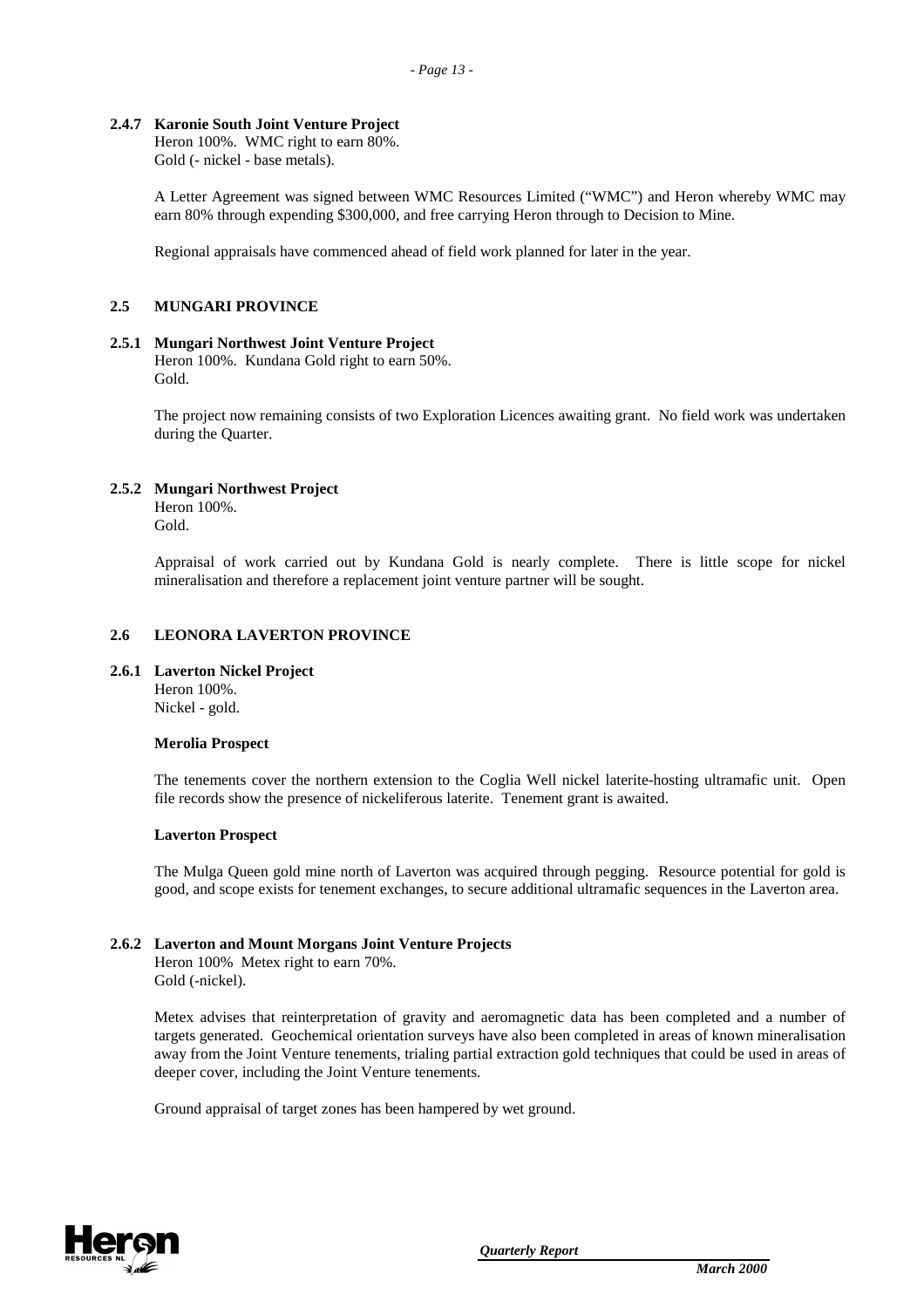## **2.6.3 Mount Fouracre Joint Venture Project (formerly Victory Project)**

Heron 100%. Southstar Resources Limited right to earn 80% in gold only. Nickel - gold.

Pending the success of their Initial Public Offer ("IPO"), Southstar Resources Limited have agreed to farm in to the Doyle Well-Victory Gold Mine and adjacent tenements, collectively referred to as Mount Fouracre, to explore for gold. The project area includes areas along strike of the Thunderbox gold discovery, and is adjacent to the Victory workings where drill targets have been previously generated by Heron.

Southstar have the right to earn up to an 80% equity in gold mineralisation through expending \$500,000 within five years. Heron may elect to contribute at a pro-rata 20% of further expenditure or continue to be free carried to the commencement of mining with a 15% interest.

## **2.7 ILLAARA PROVINCE**

#### **2.7.1 Illaara Joint Venture Project (formerly Lawrence Find Project)**

Heron 100%. Southstar Resources Limited right to earn 80%. Copper - zinc - gold - nickel - Platinum Group Elements.

Heron's Joint Venture project covers the Illaara Greenstone Province, which consists of mafic and felsic volcaniclastics, lavas and sediments bounded to the east by the Perrinvale Fault over a continuous strike of 120km. A review of all available exploration data within the area has identified several target areas warranting immediate investigation, including a 30km strike "epithermal gold" soil anomaly and a 50m thick massive "VMS" gossan. Several under-explored gold occurrences occur throughout the project and a copper occurrence was drilled within the northern-most tenement.

Pending the success of their IPO, Southstar Resources Limited have agreed to farm in to the Illaara Project, to explore for gold and base metals. Southstar have the right to earn up to 80% equity in the project through expending \$500,000 within five years. Heron will continue to be free carried to the commencement of mining.

Four tenements have proceeded through the Native Title process to grant.

#### **2.8 IDA FAULT PROVINCE**

#### **2.8.1 Snake Hill Joint Venture Project** Heron 100% Connemara right to earn 70%. Gold - nickel.

Connemara have completed a drill target definition study, as part of their Emerald Gold Mine development work. Several soil gold anomalies have been targeted for drill testing.

#### **2.8.2 Frances Lesley Project**

Heron 100%. Gold - nickel.

The project area is immediately NW along strike from known nickel sulphide drill intercepts. An expression of joint venture interest has been received, which will be evaluated once key tenements have been granted. Native Title negotiations are currrent.

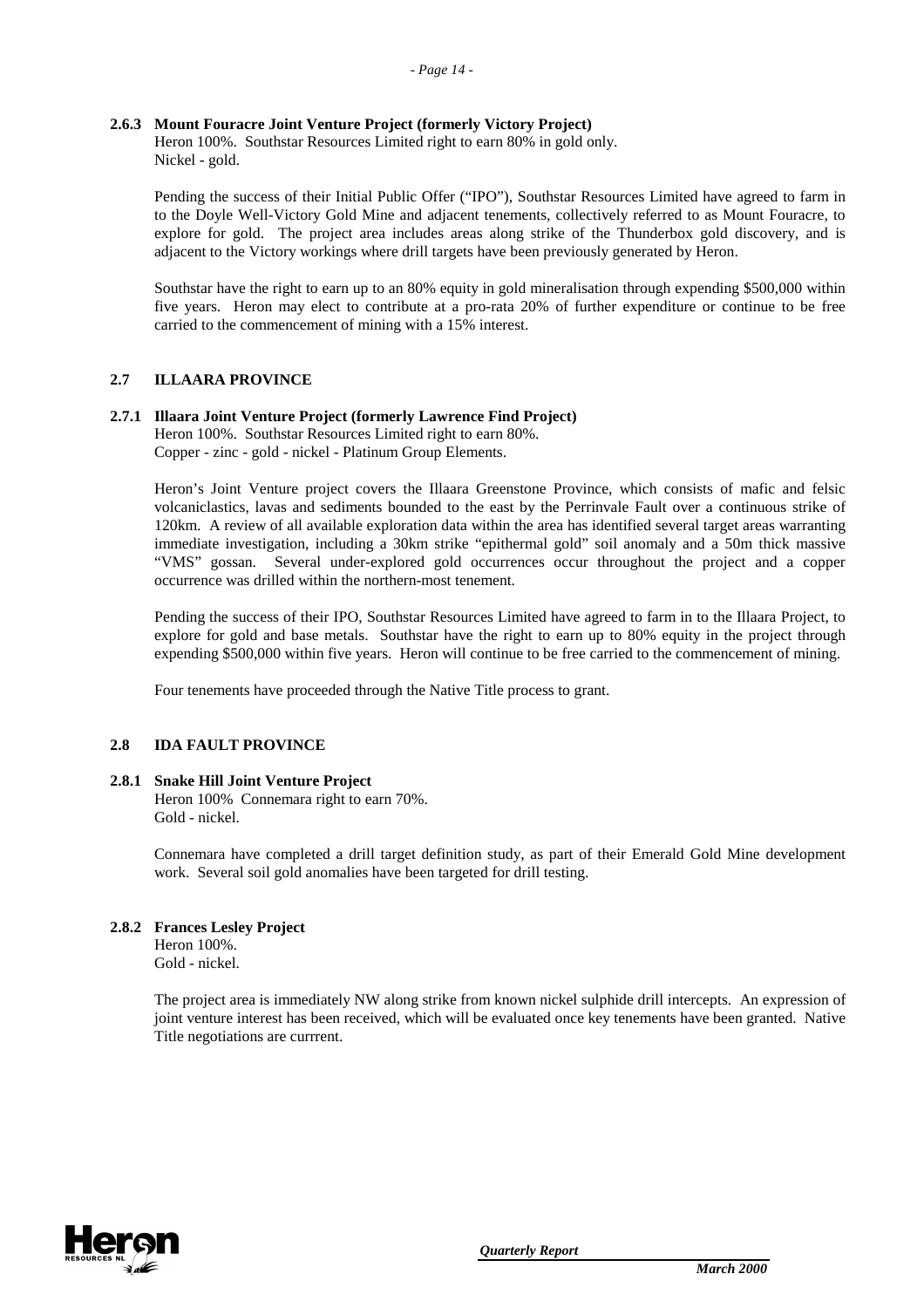## **2.8.3 Blister Dam Joint Venture Project**

Heron 100%. Delta Gold NL right to earn 75%. Gold (- nickel).

Delta Gold has completed an Air Core drilling program designed to test four structural targets. A best intercept of 15m at 0.44/t Au from 35m was intercepted in BDA267 from within the Carnage Shear Zone. Anomalous results are listed in Table 7 following.

| Table 7<br><b>BLISTER DAM JOINT VENTURE PROJECT</b>           |              |        |             |    |                 |      |                      |  |  |
|---------------------------------------------------------------|--------------|--------|-------------|----|-----------------|------|----------------------|--|--|
| <b>Significant Intersections</b><br><b>Air Core Drilling:</b> |              |        |             |    |                 |      |                      |  |  |
| Hole                                                          | <b>North</b> | East   | <b>From</b> | To | <b>Interval</b> | Au   | <b>Comment</b>       |  |  |
| <b>Number</b>                                                 | local        | local  | m           | m  | m               | g/t  |                      |  |  |
| <b>BDA228</b>                                                 | 49,850       | 18,650 | 35          | 47 | 12              | 0.33 | carbonate alteration |  |  |
| <b>BDA235</b>                                                 | 50,300       | 18,850 | 20          | 25 |                 | 0.10 |                      |  |  |
| <b>BDA237</b>                                                 | 50,200       | 18,850 | 10          | 15 | 5               | 0.10 |                      |  |  |
| <b>BDA267</b>                                                 | 50,200       | 19.320 | 35          | 50 | 15              | 0.44 | Carnage Shear        |  |  |
| <b>BDA273</b>                                                 | 50,100       | 19.520 | 15          | 20 |                 | 0.10 |                      |  |  |
| <b>BD277</b>                                                  | 50,000       | 19,520 | 10          | 20 | 10              | 0.12 |                      |  |  |

Potential exists for strike extensions of at least 600m to the anomalous zone both east and west of the intercept in BD267.

## **2.8.4 Bullabulling Project**

Heron 100%. Nickel - gold.

Native Title negotiations have commenced to expedite grant of Exploration Licences. High priority nickel laterite targets are present, located within hauling distance of the Cawse nickel laterite plant.

A party has expressed interest in a gold joint venture on several tenements of this project.

#### **2.8.5 Yilmia Hill, Pioneer and Cowan Projects**

Heron 100%. Nickel - gold.

#### **Yilmia Hill Prospect**

Initial geological interpretation suggests the ultramafics are dominantly spinifex textured komatiite flows, and accordingly are more of a nickel sulphide target.

An MMI soil sampling program was completed within the tenement, with samples taken in an 800x100m grid. Assays were received for Au, Ag, Pd, Co and Ni. A coincident Au-Pd anomaly was generated, with 10.2ppb Au and 4.2ppb Pd.

A potential joint venture partner has expressed interest in exploring the Yilmia to Pioneer tenements for their nickel sulphide potential.

#### **2.9 KAMBALDA DOMAIN PROVINCE**

#### **2.9.1 Binduli East Joint Venture Project**

Heron 100%. Anglogold Australasia Limited right to earn 75% Gold - nickel.

Anglogold Australasia Limited, subject to the completion of final documentation, has the right to earn a 75% interest in the tenements by expending \$500,000. Heron will continue to be free carried to the commencement of mining.

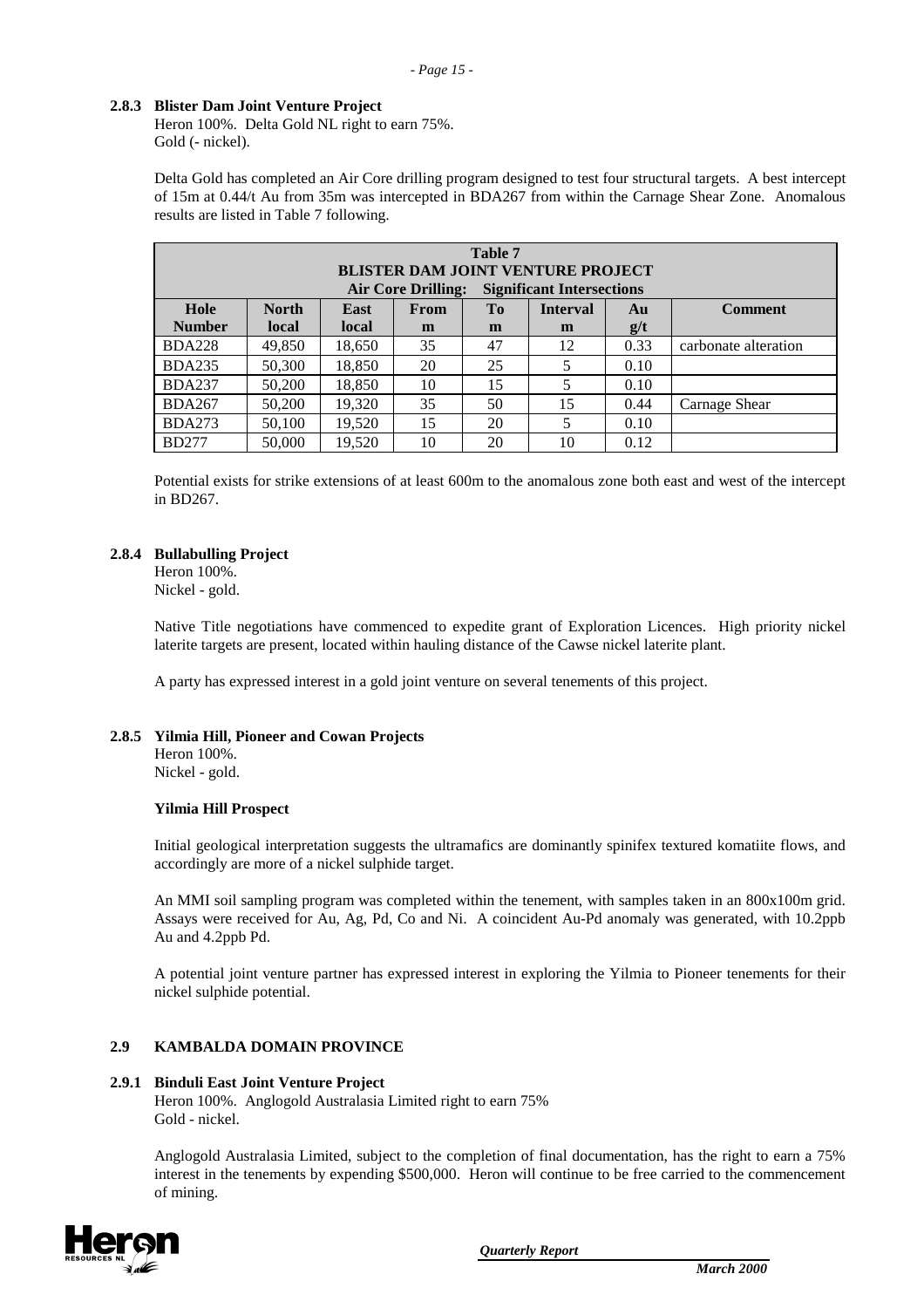### **2.9.2 Kurramia and Mount Martin Projects**

Heron 100%. Gold - nickel.

The intensely gold mineralised Boorara Shear Zone underlies the project areas. In addition, ultramafic units in the area have documented lateritic nickel-cobalt. Target generation is on-going. A previous soil geochemical survey returned anomalies of up to 1,100ppb Au.

Joint venture discussions on gold rights only are current.

## **2.10 SOUTHERN CROSS PROVINCE**

#### **2.10.1 Bungalbin Project**

Heron 100%. Gold - nickel - diamonds.

The project area is east along strike of the Marda gold mining centre and west and adjacent to the Mount Dimer gold mine, within an area of pervasive laterite cover. The main gold ore host in the region is banded iron formation (BIF).

Lateritic nickel potential in footwall ultramafics is indicated from Heron's literature reviews. Follow up of the target is awaiting grant of Exploration Licences. All Native Title parties have agreed to sign State Deeds to facilitate the grant of the E77/842. Mount Jackson tenements have been granted.

#### **2.10.2 Bungalbin Iron Royalty Project**

Heron 100%. Portman Mining Ltd right to acquire iron ore rights through a royalty payment to Heron. Iron ore.

The project area includes an iron ore **Inferred Mineral Resource** estimated from Heron's open file study at **65.7 million tonne at 57.9% Fe**, with a calcined grade of 64.1% Fe.

Portman is completing a mining assessment for ore to supplement the Koolyanobbing iron ore operation. Heron holds a Royalty entitlement over iron ore production from Bungalbin. A Heritage Protection Agreement is being finalised.

#### **2.10.3 Bungalbin Diamond Joint Venture Project**

Heron 100%. Southstar Resources Limited right to earn up to 90% in diamonds only. Diamonds

Pending the success of their IPO, Southstar Resources Ltd have agreed to farm in to the Bungalbin project, to explore and earn rights to diamonds only. Southstar have the right to earn up to an 80% equity in the diamond rights of the project through expending \$500,000 within five years. Heron will either contribute a pro rata at 20% of expenditure, or continue to be free carried to the commencement of mining with a 10% interest.

#### **2.10.4 Maggie Hayes Hill Project**

Heron 100% Nickel - gold.

Joint venture interest has been expressed in the project area, which covers a komatiite-basalt contact within the nickel sulphide-hosting Maggie Hays komatiite belt. A tenement swap or farm-out is being considered.

# **2.11 BREMER-EUCLA PALAEODRAINAGE PROVINCE**

The 6,353km<sup>2</sup> Balladonia, Dundas and Ravensthorpe project areas located 200km S of Kalgoorlie in the Bremer-Eucla Palaeodrainage Province and have indications of substantial oil shale and lignite resources, exceeding 1.57 billion tonne at an indicative oil yield of 95 litres per tonne ("1/t").

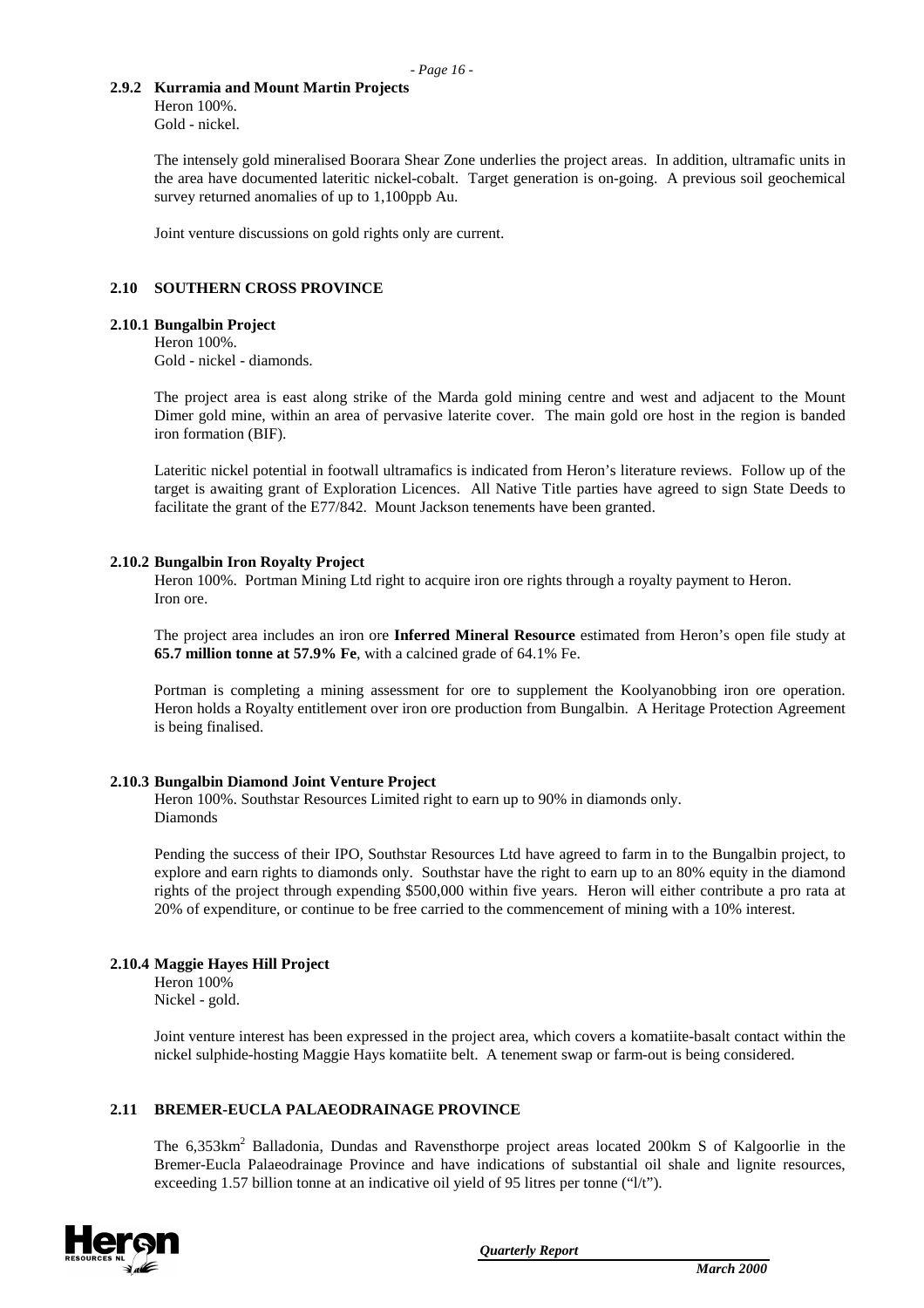#### *- Page 17 -*

Based on Heron's GIS compilation, the Company controls in excess of 600km<sup>2</sup> of prospective oil shale basins. Documented oil shale-lignite resources are held at Balladonia, Balladonia West 1-9, Coobaninya, Florabel, Mount Beaumont, The Yates, The Cups and Flower.

Heron is finalising a Scoping Study using Balladonia West 7 as the conceptual ore model (high oil yield, low strip ratio, proximity to downstream energy users). The minimum economic oil shale target is felt to be:

- Minimum oil yield of 70-100 litres per tonne.
- Minimum resource 1 billion tonne.
- Waste to ore less than 2.0.
- Overburden depth not to exceed 25m.
- Scale of operation 50,000 barrels per day of oil/diesel.
- Mine life 20 years.

Potential production of syncrudes from lignite by pyrolysis, gasification or hydrogenation is also being assessed, and a joint venturer who is prepared to evaluate alternate technologies could be sought.

With the capital costs of such projects around A\$2.0-2.5 billion, Heron will continue to advance its Bremer-Eucla projects to a stage where a joint venture will be sought. Development decisions will be made once the Scoping Study has been finalised.

Following the GIS study, some tenement rationalisation was completed, particularly where the target carbonaceous units are thin or at excessive depth. Expressions of joint venture interest have been received, and the comprehensive data base is being made available at the Perth office of Heron's Consultant.

# **2.11.1 Balladonia Oil Shale Project**

Heron 100%.

Oil shale - lignite - sulphur - limestone - heavy mineral sands-vanadium.

Compilation of exploration work by previous explorers is current, to identify and prioritise areas for future development by Heron. At this preliminary stage, several metallogenic models for various commodities have been developed.

#### **2.11.2 Dundas Oil Shale Project**

Heron 100%.

Oil shale - lignite - sulphur - limestone - heavy mineral sands-vanadium - gold.

Heron's Mining Lease applications have been recommended for grant. Both gold and oil shale targets are present, being localised within a Tertiary graben structure. The provenance area is the Dundas gold mining centre, which is interpreted to be a favourable source of detrital gold. Additional tenements have been pegged within the project area.

#### **2.11.3 Ravensthorpe Oil Shale Project**

Heron 100%.

Oil shale - lignite - sulphur - limestone - heavy mineral sands-vanadium.

The principal target is the Flower Prospect oil sand and oil shale resources at Lort River. No resource estimates are as yet possible.

Consultation with land owners is current, to ensure acceptable exploration procedures.

 $f K$ 

I J BUCHHORN MANAGING DIRECTOR

The information is based on, and accurately reflects, information compiled by Ian James Buchhorn, who is a Member of the Australasian Institute of Mining and Metallurgy.

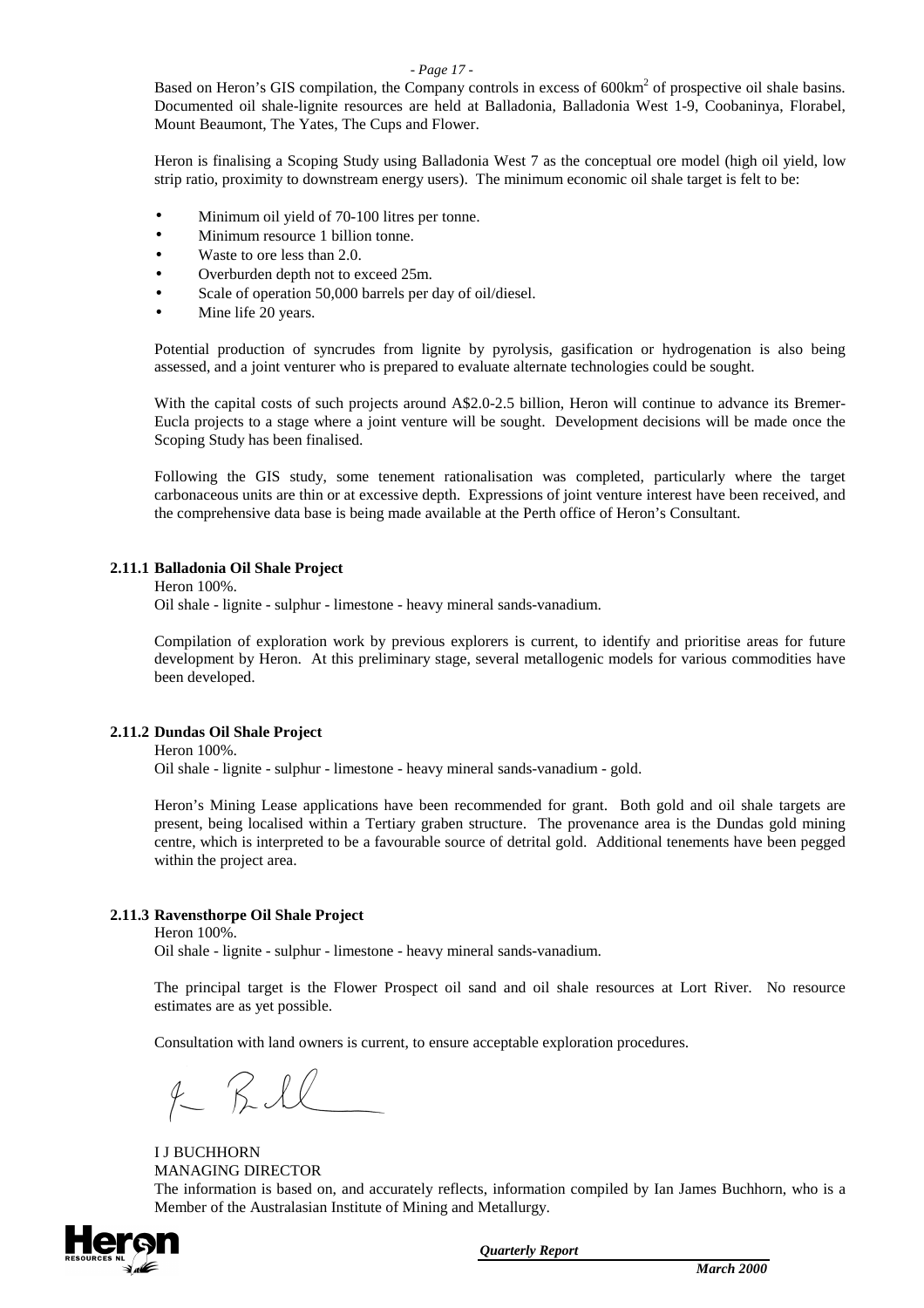#### **Glossary of Terms**

"Aircore drilling" means a rotary drilling technique which uses compressed air to cut a core sample and return core fragments to surface inside the drill rods. The drill sample quality is generally good.

"Au" means gold.

"BCM" means Bank Cubic Metre, which is a unit of volumetric measurement of the undisturbed material in a mine.

"Co" means cobalt

"Cu" means copper.

"g/t" means grams per tonne.

"Granitoid" means a type of coarse-grained igneous rocks that contain abundant quartz and feldspar.

"km" means kilometres.

"km<sup>2</sup>" means square kilometres.

"Komatiite" means an ultramafic rock with high magnesium content extruded from a volcano. Textural variations include:

- "Orthocumulate" means a rock which exhibits a high proportion of crystallised trapped interstitial ("intercumulus") liquid. The surrounded ("cumulus") olivine crystals are subhedral to euhedral in form.
- "Mesocumulate" means a rock with cumulus crystals exhibiting extensive mutual boundary contact, but retaining some recognisable interstitial material. This rock type is prospective for lateritic nickel.
- "Adcumulate" means a rock with little or no intercumulus material and characterised dominantly by anhedral crystals. This rock type is regarded as prospective for limonitic and siliceous nickel laterite mineralisation.

"m" means metres.

"Mineralisation" means, in economic geology, the introduction of valuable elements into a rock body.

"Ni" means nickel.

"Oil Shale" means a sedimentary rock containing hydrocarbon material termed kerogen.

"Olivine" means a magnesium-iron silicate mineral, often occurring in rocks prospective for nickel.

"Prospect" means a target upon which exploration programs are planned or have commenced.

"Project" means a grouping of prospects within a geographic location, often with a common geological setting.

"Province" means a grouping of projects within a geological district defined by a major crustal structure.

"ppb" means parts per billion.

"ppm" means parts per million (1g/t equals 1ppm, and 1000ppb equals 1ppm).

- "RAB drilling" means the drilling technique in which a sample is returned to surface outside the rod string by compressed air. The drill sample may be subject to some degree of contamination.
- "RC drilling" means the drilling method employing a rotating or hammering action on a drill bit which returns a sample to the surface inside the rod string by compressed air. Sample quality is good.
- "ROM" means run of mine ore, referring to the grade and type of ore that is expected to be fed to the processing plant on a day to day basis.
- "Shear Zone" means a zone in which crushed rock has been produced by the action of a shearing stress as on a fault. This setting is often favourable for the occurrence of gold mineralisation.
- "Specific Gravity" or "SG" is the mass per unit volume of material, usually in reference to ore and waste.
- "Waste: Ore ratio" means BCM of waste + BCM of low grade sub-ore divided by BCM of ROM ore.
- "Ultramafic" means rocks composed almost entirely of mafic minerals, which are prospective for nickel.
- "VMS" means volcanogenic massive sulphide, which relates to base metal sulphide mineralisation.

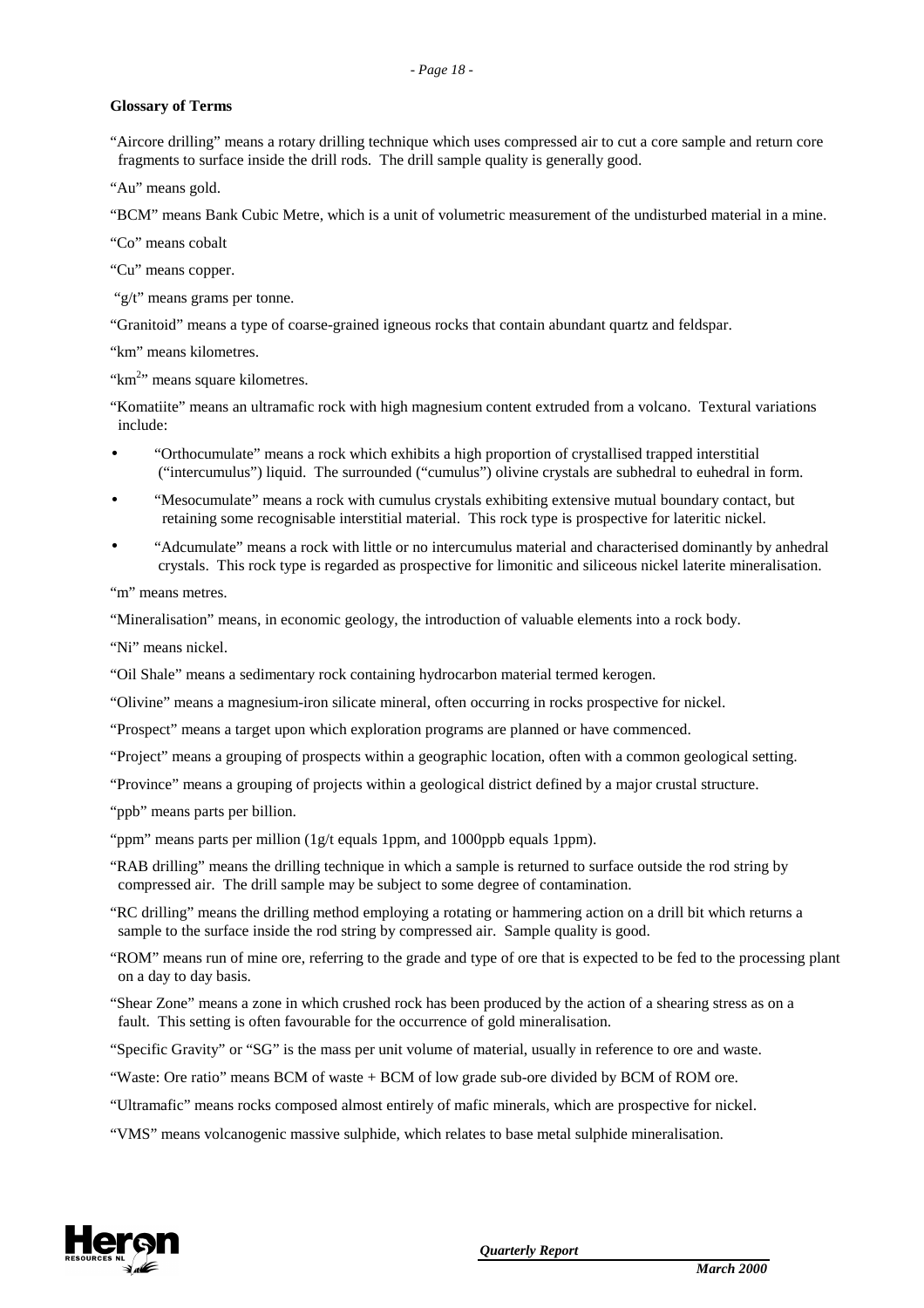# *- Page 19 -* **Appendix 5B**

# **MINING EXPLORATION ENTITY QUARTERLY REPORT**

| Name of entity                                                                                                                            |                                   |                         |
|-------------------------------------------------------------------------------------------------------------------------------------------|-----------------------------------|-------------------------|
| <b>HERON RESOURCES NL</b>                                                                                                                 |                                   |                         |
| <b>ACN or ARBN</b>                                                                                                                        | Quarter ended ("current quarter") |                         |
| 068 263 098                                                                                                                               | 31 March 2000                     |                         |
| <b>Consolidated statement of cash flows</b>                                                                                               |                                   |                         |
|                                                                                                                                           | Current Qtr                       | Year to Date            |
| Cash flows related to operating activities                                                                                                | \$A'000                           | $(6$ months)<br>\$A'000 |
| Receipts from product sales and related debtors<br>1.1<br>1.2<br>Payments for: (a)<br>exploration and evaluation<br>development<br>(b)    | (480)                             | (1, 475)                |
| production<br>(c)<br>administration<br>(d)<br>Dividends received<br>1.3                                                                   | (52)                              | (491)                   |
| 1.4<br>Interest and other items of a similar nature received<br>1.5<br>Interest and other costs of finance paid                           | 5                                 | 91                      |
| 1.6<br>Income taxes paid<br>1.7<br>Other (provide details if material)                                                                    | $\overline{2}$                    | $\mathfrak{2}$          |
| <b>Net Operating Cash Flows</b>                                                                                                           | (525)                             | (1, 873)                |
| Cash flows related to investing activities                                                                                                |                                   |                         |
| 1.8<br>Payment for purchases of: (a)<br>prospects<br>(b) equity investments                                                               | (8)                               | (244)                   |
| (c) other fixed assets<br>1.9<br>Proceeds from sale of:<br>prospects<br>(a)<br>(b) equity investments                                     | (1)                               | (1)<br>15               |
| (c) other fixed assets<br>1.10 Loans to other entities<br>1.11 Loans repaid by other entities<br>1.12 Other (provide details if material) |                                   |                         |
| <b>Net Investing Cash Flows</b>                                                                                                           | (9)                               | (230)                   |
| 1.13 Total operating and investing cash flows (carried forward)                                                                           | (534)                             | (2,103)                 |

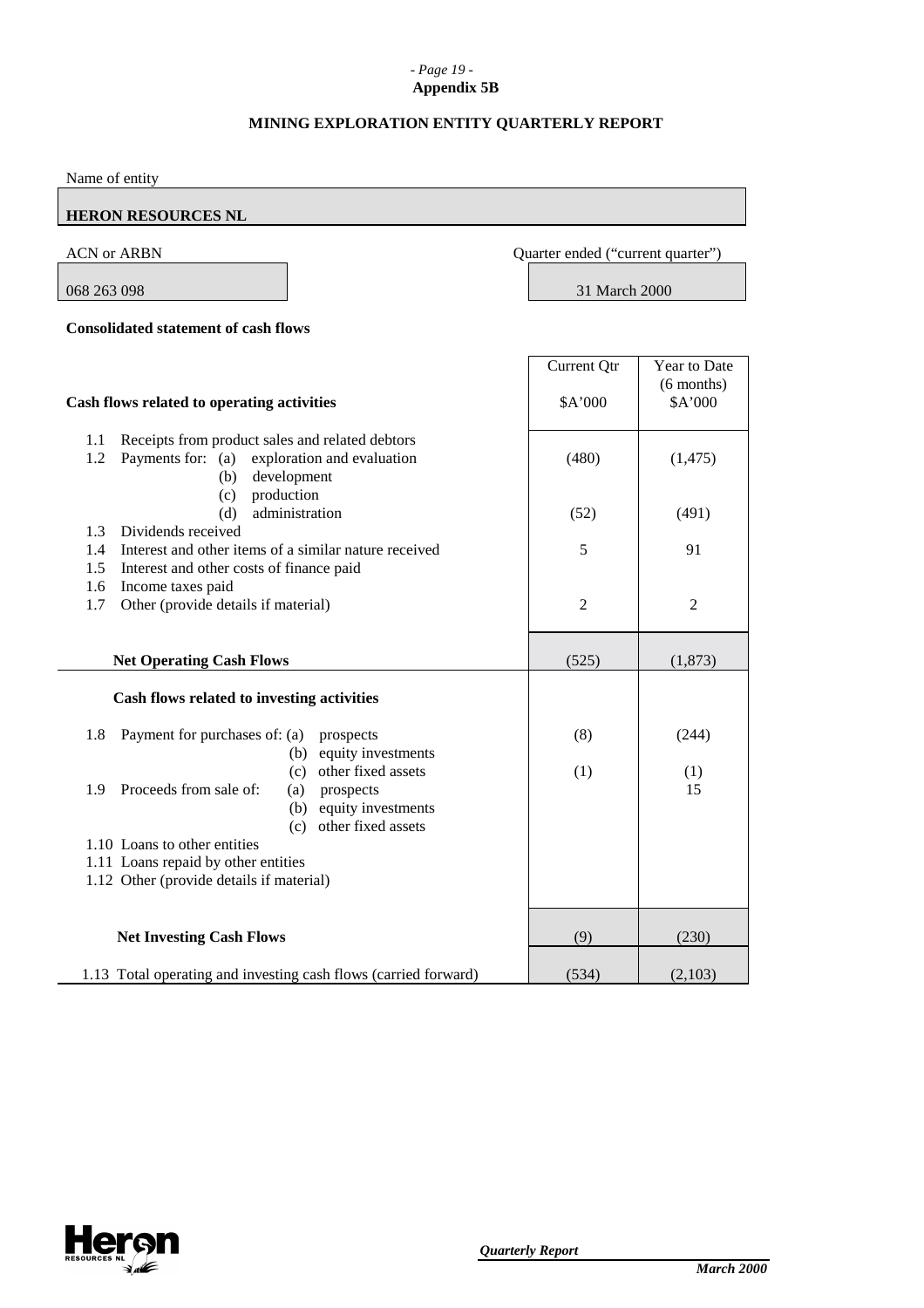| 1.13 Total operating and investing cash flows (brought forward)                                                                                                                                                                                                                                                      | (534) | (2,103)     |
|----------------------------------------------------------------------------------------------------------------------------------------------------------------------------------------------------------------------------------------------------------------------------------------------------------------------|-------|-------------|
| Cash flows related to financing activities<br>1.14 Proceeds from the issue of shares, options, etc.<br>1.15 Proceeds from the sale of forfeited shares<br>1.16 Proceeds from borrowings<br>1.17 Repayment of borrowings<br>1.18 Dividends paid<br>1.19 Other (provide details if material)<br>- Share Issue Expenses | 65    | 3,132<br>65 |
| Net financing cash flows                                                                                                                                                                                                                                                                                             | 65    | 3,197       |
| Net increase (decrease) in cash held                                                                                                                                                                                                                                                                                 | (469) | 1,094       |
| 1.20 Cash at beginning of quarter/year to date<br>1.21 Exchange rate adjustments                                                                                                                                                                                                                                     | 2,849 | 1,286       |
|                                                                                                                                                                                                                                                                                                                      |       |             |
| 1.22 Cash at end of quarter                                                                                                                                                                                                                                                                                          | 2,380 | 2,380       |

# **Payments to directors of the entity and associates of the directors Payments to related entities of the entity and associates of the related entities**

|                                                                       | Current Qtr<br>\$A'000 |
|-----------------------------------------------------------------------|------------------------|
| 1.23 Aggregate amount of payments to the parties included in item 1.2 | 80                     |
| 1.24 Aggregate amount of loans to the parties included in item 1.10   |                        |

| 1.25 Explanation necessary for an understanding of the transactions  |  |  |  |
|----------------------------------------------------------------------|--|--|--|
| Directors fees, salaries and superannuation (64).                    |  |  |  |
| Provision of secretarial services by director related entities (1).  |  |  |  |
| Provision of office accommodation by director related entities (15). |  |  |  |
|                                                                      |  |  |  |

#### **Non-cash financing and investing activities**

 2.1 Details of financing and investing transactions which have had a material effect on consolidated assets and liabilities but did not involve cash flows

 2.2 Details of outlays made by other entities to establish or increase their share in projects in which the reporting entity has an interest

See attached schedule

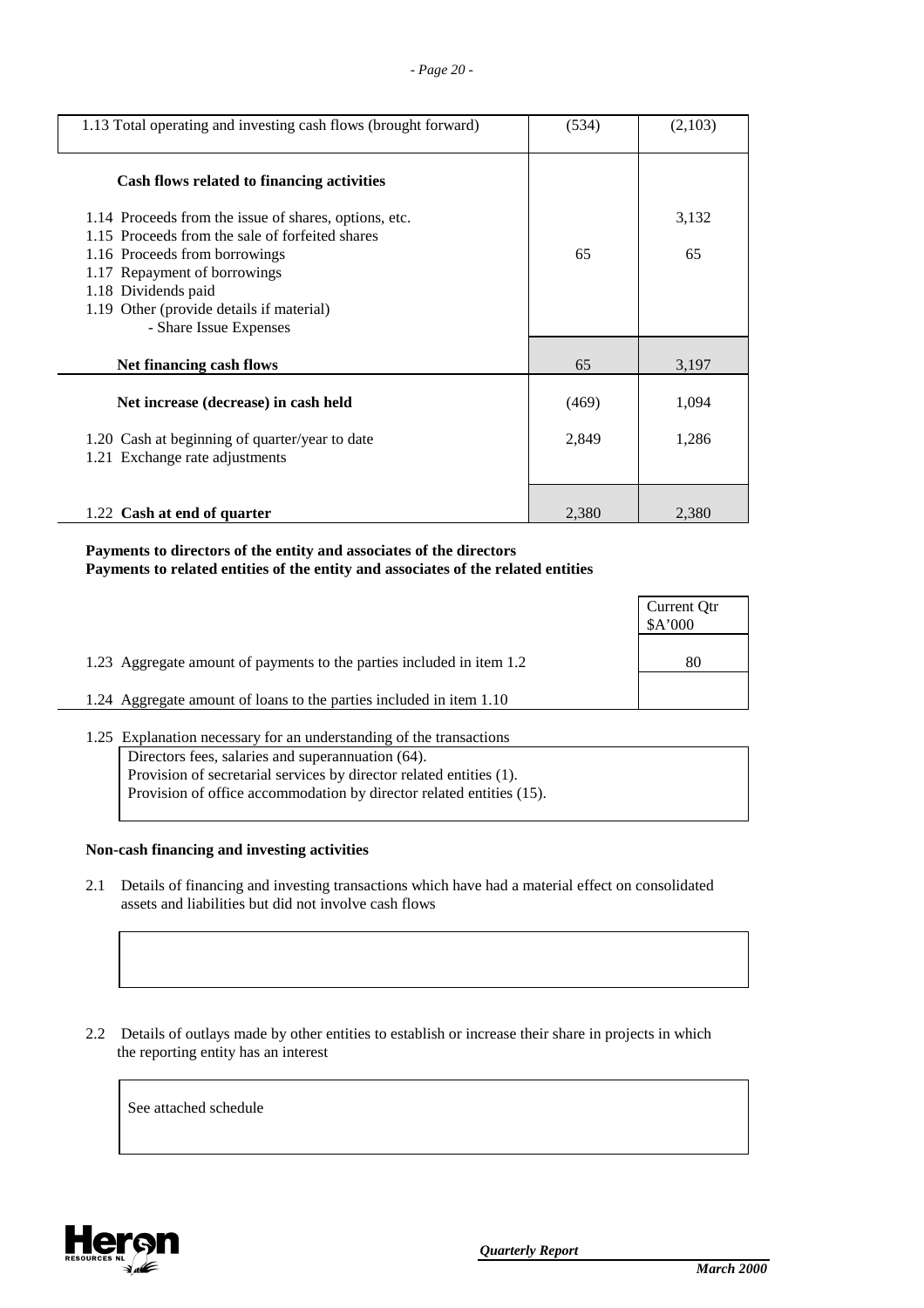# **Financing facilities available**

*Add notes as necessary for an understanding of the position*

|                                 | Amount available<br>\$A'000 | Amount used<br>\$A'000 |
|---------------------------------|-----------------------------|------------------------|
| Loan facilities<br>3.1          |                             |                        |
| 3.2 Credit standby arrangements |                             |                        |
|                                 |                             |                        |

## **Estimated cash outflows for next quarter**

|                                | \$A'000 |
|--------------------------------|---------|
| 4.1 Exploration and evaluation | 800     |
| 4.2 Development                |         |
| <b>Total</b>                   | 800     |

### **Reconciliation of cash**

| Reconciliation of cash at the end of the quarter (as<br>shown in the consolidated statement of cash flows) to<br>related items in the accounts as follows. | <b>Current Quarter</b><br>\$A'000 | Previous Quarter<br>\$A'000 |
|------------------------------------------------------------------------------------------------------------------------------------------------------------|-----------------------------------|-----------------------------|
| 5.1 Cash on hand and at bank                                                                                                                               | 24                                | (70)                        |
| 5.2 Deposits at call                                                                                                                                       | 66                                | 434                         |
| 5.3 Bank Overdraft                                                                                                                                         |                                   |                             |
| 5.4 Other (provide details)<br><b>Bank Bills</b>                                                                                                           | 2,290                             | 2,485                       |
| <b>Total: cash at end of quarter (Item 1.22)</b>                                                                                                           | 2,380                             | 2,849                       |

## **Changes in interests in mining tenements**

|                                                                            | <b>Tenement</b><br>reference | Nature of interest<br>(note (2)) | Interest at<br>Beginning of<br>Quarter | Interest at<br>End of<br><b>Ouarter</b> |
|----------------------------------------------------------------------------|------------------------------|----------------------------------|----------------------------------------|-----------------------------------------|
| 6.1 Interests in<br>mining tenements<br>relinquished, reduced<br>or lapsed |                              | See attached schedule            |                                        |                                         |
| 6.2 Interests in<br>mining tenements<br>acquired or increased              |                              | See attached schedule            |                                        |                                         |

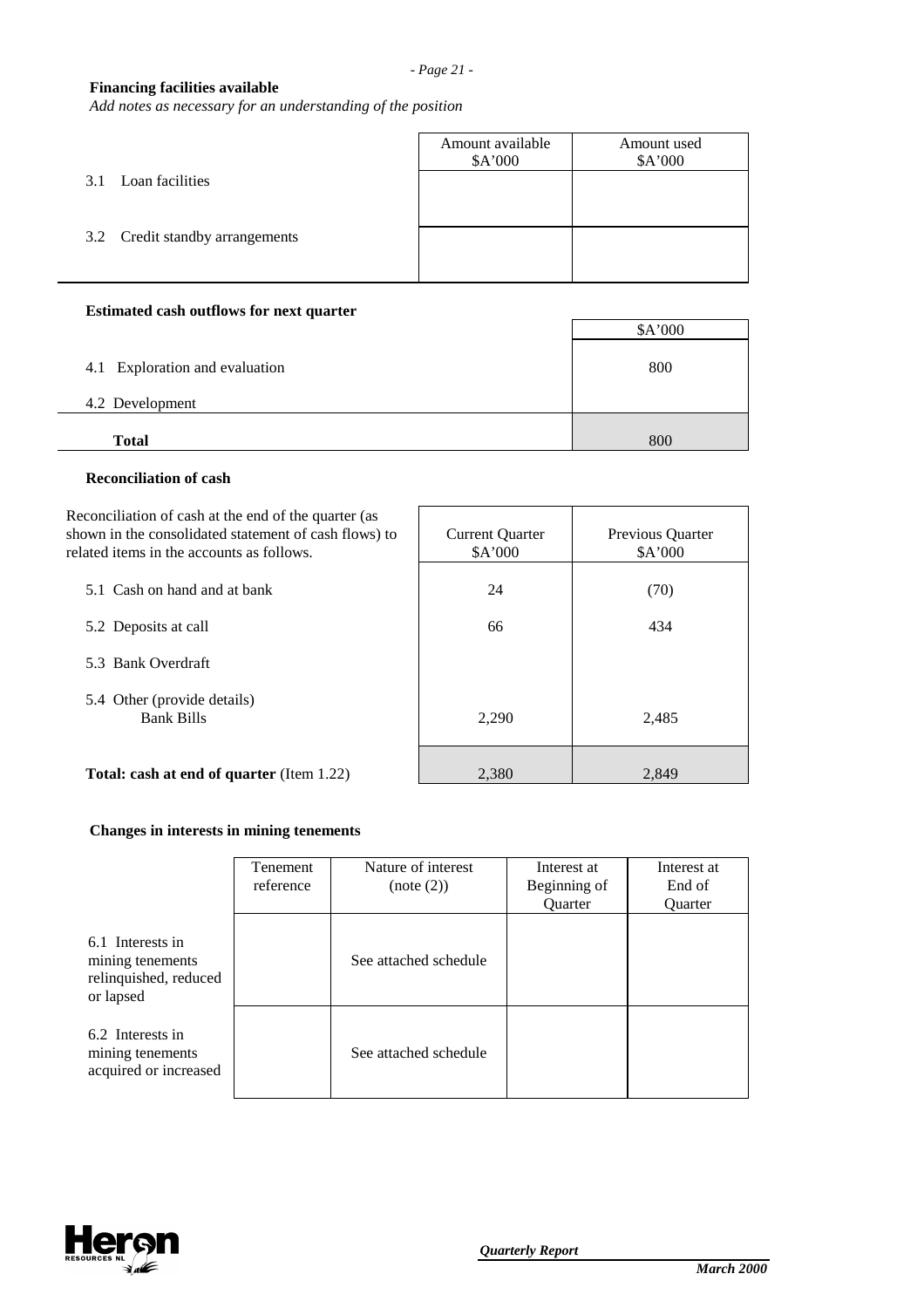#### *- Page 22 -*

## **Issued and quoted securities at end of current quarter**

 *Description includes rate of interest and any redemption or conversion rights together with prices and dates.*

.............................................................................................................................................................

|                                                     | Number Issued                                                                                                | Number quoted                                                      | Par value<br>(cents)                                                          | Paid-up value<br>(cents)                                                                                                                                   |
|-----------------------------------------------------|--------------------------------------------------------------------------------------------------------------|--------------------------------------------------------------------|-------------------------------------------------------------------------------|------------------------------------------------------------------------------------------------------------------------------------------------------------|
| <b>7.1 Preference securities</b><br>(description)   |                                                                                                              |                                                                    |                                                                               |                                                                                                                                                            |
| 7.2 Issued during Quarter                           |                                                                                                              |                                                                    |                                                                               |                                                                                                                                                            |
| 7.3 Ordinary securities                             | 80,808,872                                                                                                   | 80,808,872                                                         |                                                                               |                                                                                                                                                            |
| 7.4 Issued during Quarter                           |                                                                                                              |                                                                    |                                                                               |                                                                                                                                                            |
| 7.5 Convertible debt<br>securities<br>(description) |                                                                                                              |                                                                    |                                                                               |                                                                                                                                                            |
| 7.6 Issued during quarter                           |                                                                                                              |                                                                    |                                                                               |                                                                                                                                                            |
| 7.7 Options<br>(description)                        | 10,000,000<br>100,000<br>150,000<br>500,000<br>50,000<br>200,000<br>200,000<br>200,000<br>200,000<br>200,000 | Nil<br>Nil<br>Nil<br>Nil<br>Nil<br>Nil<br>Nil<br>Nil<br>Nil<br>Nil | Exercise<br>Price<br>25<br>25<br>25<br>25<br>25<br>25<br>35<br>45<br>55<br>65 | Expiry<br>Date<br>30/06/2000<br>28/08/2001<br>01/09/2001<br>15/12/2001<br>05/03/2002<br>19/12/2002<br>19/12/2002<br>19/12/2002<br>19/12/2002<br>19/12/2002 |
| 7.8 Issued during Quarter                           |                                                                                                              |                                                                    |                                                                               |                                                                                                                                                            |
| 7.9 Exercised during Quarter                        |                                                                                                              |                                                                    |                                                                               |                                                                                                                                                            |
| 7.10 Expired during Quarter                         |                                                                                                              |                                                                    |                                                                               |                                                                                                                                                            |
| 7.11 Debentures<br>(totals only)                    |                                                                                                              |                                                                    |                                                                               |                                                                                                                                                            |
| 7.12 Unsecured notes<br>(totals only)               |                                                                                                              |                                                                    |                                                                               |                                                                                                                                                            |

**Compliance 2.2 Details of outlays made by other entities to establish or increase their share in projects in which the reporting entity has an interest.**

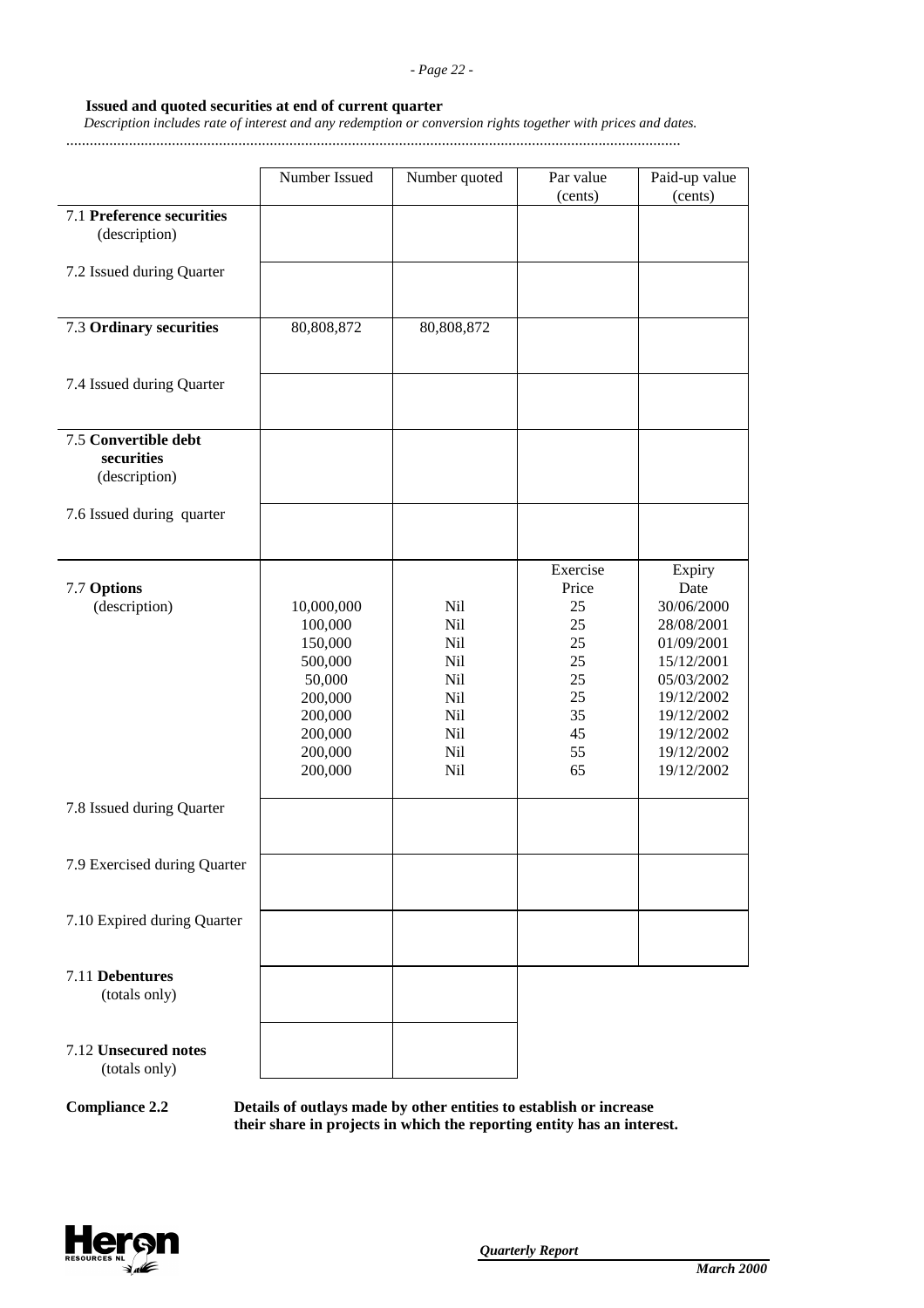- *Page 23 -*
- 1. Golden State Resources NL has the right to earn a 60% equity interest in the Menzies East Joint Venture Project tenements through sole funding the initial \$250,000 of exploration.
- 2. Metex Resources NL has the right to earn a 70% equity interest in the Laverton Joint Venture Project tenements through sole funding the initial \$500,000 of exploration.
- 3. Metex Resources NL has the right to earn a 70% equity interest in the Mount Morgans Joint Venture Project tenements through sole funding the initial \$200,000 of exploration.
- 4. Connemara Gold Mines Pty Limited has the right to earn a 70% equity interest in the Snake Hill Joint Venture Project tenements through sole funding the initial \$300,000 of exploration.
- 5. Kundana Gold Pty Limited has the right to earn a 50% equity interest in the Mungari Northwest Joint Venture Project tenements through sole funding the initial \$3,000,000 of exploration.
- 6. Delta Gold NL has the right to earn a 75% equity interest in the Blister Dam Joint Venture Project tenements through sole funding the initial \$1,000,000 of exploration
- 7. Gutnick Resources NL has the right to earn an 80% equity interest in the Southern Laverton Tectonic Zone Joint Venture Project tenements through sole funding the initial \$1,200,000 of exploration expenditure. Mount Kersey will continue to sole fund exploration until a Decision to Mine is made.
- 8. Croesus Mining NL has the right to earn an 80% equity interest in the Edjudina and Laverton Joint Venture Project tenements through sole funding the initial \$1,000,000 of exploration expenditure. Croesus will continue to sole fund exploration until a Decision to Mine is made.
- **9.** Portman Mining Ltd has entered into an option to purchase the Bungalbin and Mount Jackson Project tenements for \$25,000 and at least \$250,000 of exploration expenditure. Heron will retain a FOB royalty on any Iron Ore sold from the tenements, and Heron will retain all other mineral rights.
- **10.** WMC has the right to earn an 80% equity interest in the Karonie South Joint Venture Project tenements through sole funding the initial \$300,000 of exploration expenditure. WMC will continue to sole fund exploration until a Decision to Mine is made
- **11.** Southstar Resources Limited, subject to the availability of funds, has the right to earn an 80% interest in the Bungalbin Joint Venture Project tenements in respect of diamonds only through sole funding the initial \$500,000 of exploration expenditure. Heron may contribute to 20% of further exploration costs or dilute to a 10% interest and Southstar will continue to sole fund exploration until a Decision to Mine is made.
- **12.** Southstar Resources Limited, subject to the availability of funds, has the right to earn an 80% interest in the Illara Joint Venture Project tenements through sole funding the initial \$500,000 of exploration expenditure. Southstar will continue to sole fund exploration until a Decision to Mine is made.
- **13.** Southstar Resources Limited, subject to the availability of funds, has the right to earn an 80% interest in the Mt Fouracre Joint Venture Project tenements through sole funding the initial \$500,000 of exploration expenditure. Heron may contribute to 20% of further exploration costs or dilute to a 15% interest and Southstar will continue to sole fund exploration until a Decision to Mine is made.
- **14.** Delta Gold NL has, subject to the completion of final documentation, acquired a 6 month option for the Scotia Kanowna Joint Venture Project tenements. On exercising their option, Delta will have the right to earn a 70% interest through sole funding the initial \$1,000,000 of exploration expenditure. Delta will continue to sole fund exploration until a Decision to Mine is made.
- **15.** Newhampton Goldfields has, subject to the completion of final documentation, the right to earn an 80% interest in the Transline Joint Venture Project tenements through sole funding the initial \$800,000 of exploration expenditure. Newhampton will continue to sole fund exploration until a Decision to Mine is made
- **16.** Anglogold Australasia Limited has, subject to the completion of final documentation, the right to earn a 75% interest in the Binduli Joint Venture Project tenements through sole funding the initial \$500,000 of exploration expenditure. Anglogold will continue to sole fund exploration until a Decision to Mine is made.

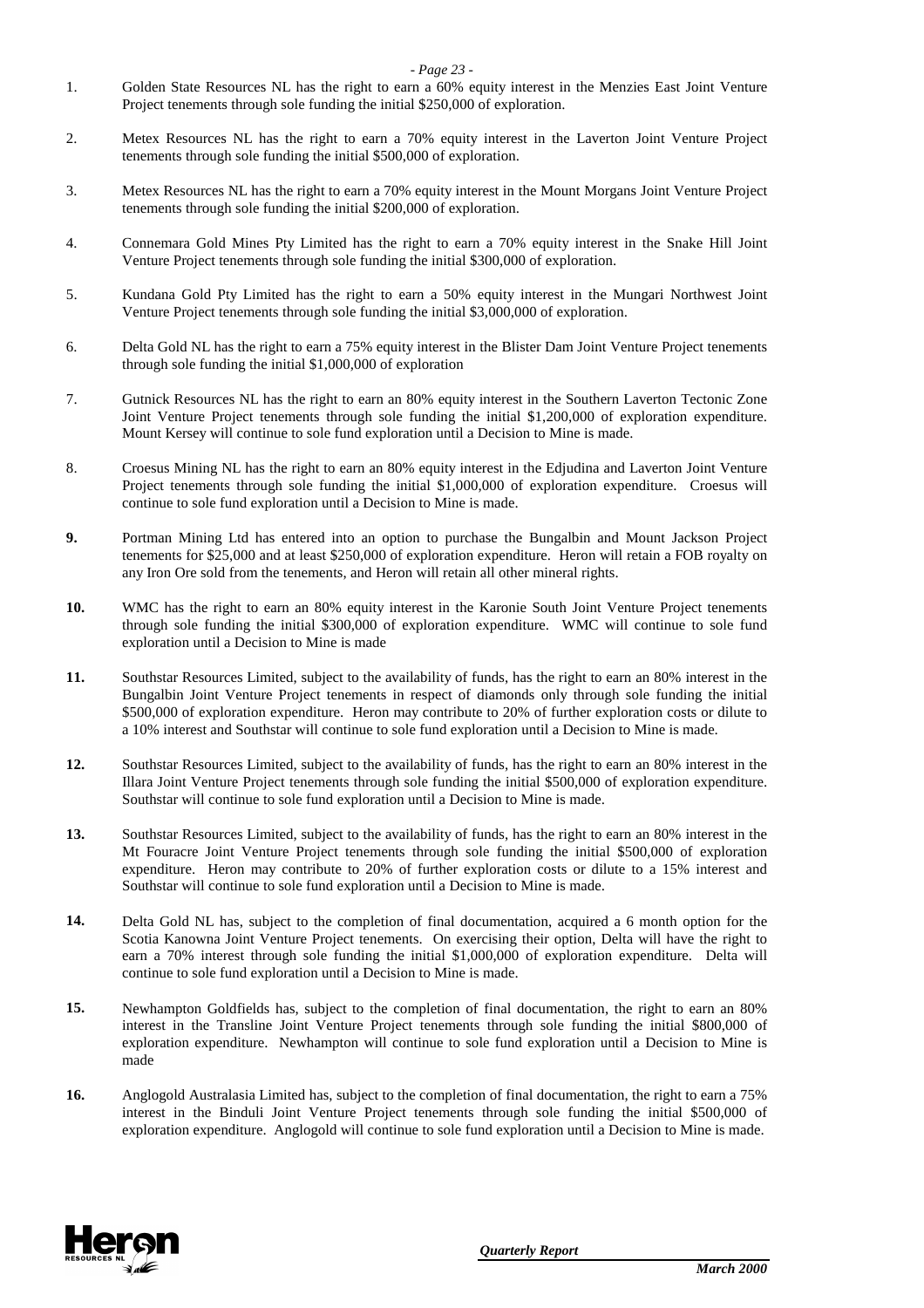# **6.1 Interests in Mining Tenements relinquished, reduced or lapsed**

| <b>Tenement</b><br>Reference | <b>Nature of Interest</b>   | <i>Interest</i><br><b>Beginning Quarter</b> | <i>Interest</i><br><b>End of Quarter</b> |
|------------------------------|-----------------------------|---------------------------------------------|------------------------------------------|
| E25/217                      | Registered Applicant        | 100                                         | 0                                        |
| E27/183                      | Registered Holder           | 100                                         | $\theta$                                 |
| E27/211                      | Registered Applicant        | 100                                         | $\boldsymbol{0}$                         |
| E28/897                      | Registered Applicant        | 100                                         | $\boldsymbol{0}$                         |
| E31/278                      | Registered Holder           | 100                                         | $\theta$                                 |
| E31/364                      | <b>Registered Applicant</b> | 100                                         | $\theta$                                 |
| E31/375                      | <b>Registered Applicant</b> | 100                                         | $\overline{0}$                           |
| E31/400                      | Registered Applicant        | 100                                         | $\theta$                                 |
| E31/402                      | Registered Applicant        | 100                                         | $\boldsymbol{0}$                         |
| E31/464                      | <b>Registered Applicant</b> | 100                                         | $\theta$                                 |
| P <sub>16</sub> /1682        | Registered Holder           | 100                                         | $\boldsymbol{0}$                         |
| P16/1683                     | Registered Holder           | 100                                         | $\overline{0}$                           |
| P <sub>16</sub> /1684        | Registered Holder           | 100                                         | $\theta$                                 |
| P16/1685                     | Registered Holder           | 100                                         | $\theta$                                 |
| P <sub>16</sub> /1686        | Registered Holder           | 100                                         | $\overline{0}$                           |
| P16/1696                     | Registered Holder           | 100                                         | $\theta$                                 |
| P16/1697                     | Registered Holder           | 100                                         | $\mathbf{0}$                             |
| EL2159                       | Registered Holder           | 100                                         | $\theta$                                 |
| EL2160                       | Registered Holder           | 100                                         | $\mathbf{0}$                             |
|                              |                             |                                             |                                          |

# **6.2 Interests in Mining Tenements acquired or increased**

| <b>Tenement</b><br>Reference | <b>Nature of Interest</b>   | <i>Interest</i><br><b>Beginning Quarter</b> | <i>Interest</i><br><b>End of Quarter</b> |
|------------------------------|-----------------------------|---------------------------------------------|------------------------------------------|
| E15/679                      | Registered Applicant        | O                                           | 100                                      |
| E15/684                      | <b>Registered Applicant</b> | 0                                           | 100                                      |
| E25/234                      | Registered Applicant        | 0                                           | 100                                      |
| E25/243                      | Registered Applicant        | 0                                           | 100                                      |
| E28/1100                     | Registered Applicant        | 0                                           | 100                                      |
| E29/356                      | Sale Agreement              | 0                                           | 100                                      |
| E30/247                      | Registered Applicant        | $\theta$                                    | 100                                      |
| E31/261                      | Sale Agreement              | 0                                           | 100                                      |
| E31/519                      | <b>Registered Applicant</b> | 0                                           | 100                                      |
| E31/524                      | Registered Applicant        | 0                                           | 100                                      |
| M27/388                      | Registered Applicant        | $\Omega$                                    | 100                                      |
| M29/278                      | <b>Registered Applicant</b> | 0                                           | 100                                      |